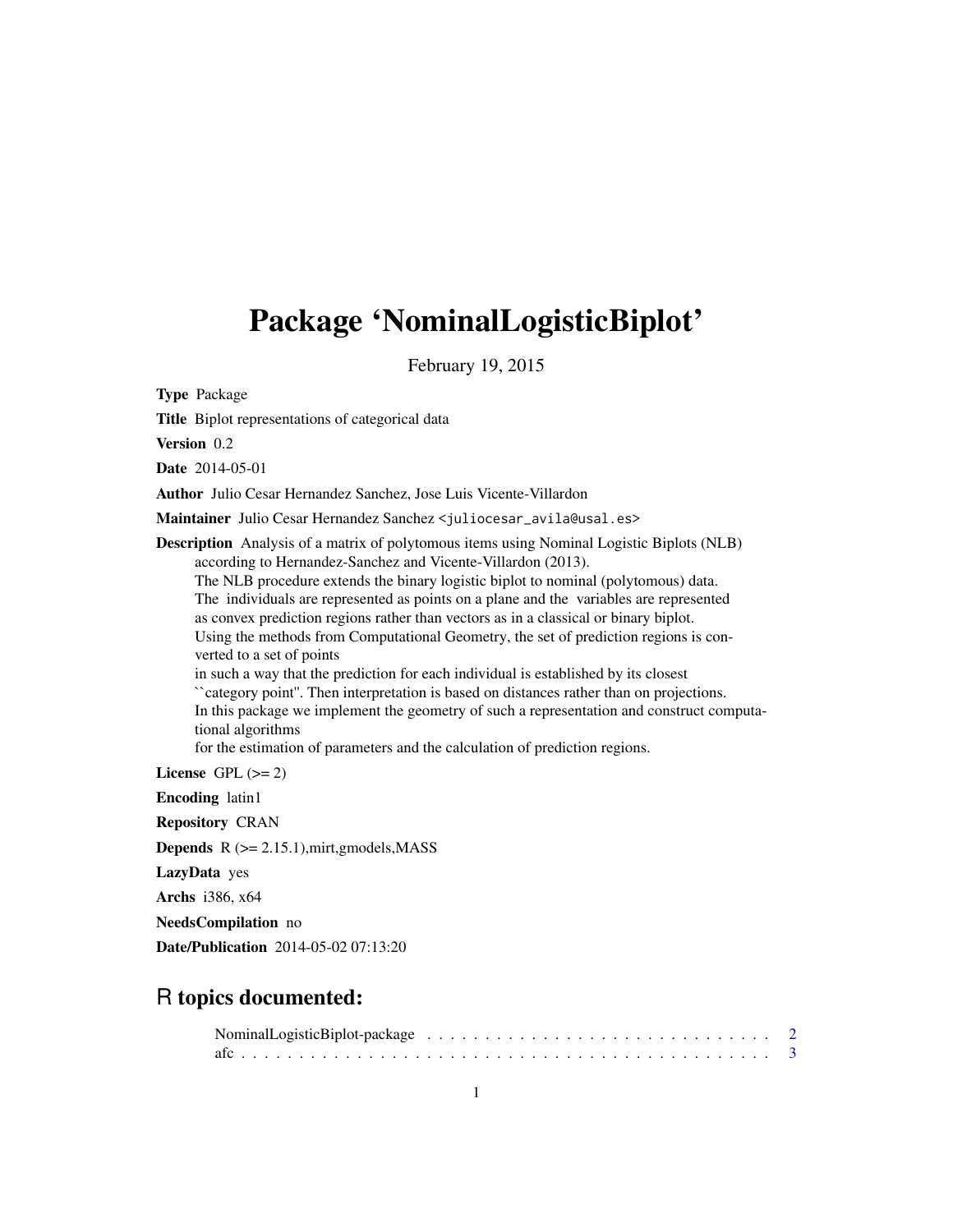<span id="page-1-0"></span>

|       | Env                                                                                                                  |    |
|-------|----------------------------------------------------------------------------------------------------------------------|----|
|       |                                                                                                                      |    |
|       |                                                                                                                      |    |
|       |                                                                                                                      |    |
|       |                                                                                                                      |    |
|       |                                                                                                                      |    |
|       |                                                                                                                      |    |
|       |                                                                                                                      |    |
|       | Nominal Logistic Biplot $\ldots \ldots \ldots \ldots \ldots \ldots \ldots \ldots \ldots \ldots \ldots \ldots \ldots$ |    |
|       |                                                                                                                      |    |
|       |                                                                                                                      |    |
|       |                                                                                                                      |    |
|       |                                                                                                                      |    |
|       |                                                                                                                      |    |
|       |                                                                                                                      |    |
|       |                                                                                                                      |    |
|       |                                                                                                                      |    |
|       |                                                                                                                      |    |
| Index |                                                                                                                      | 29 |

### NominalLogisticBiplot-package

*Nominal Logistic Biplot representations for polytomous data*

### Description

Analysis of a matrix of polytomous items using Nominal Logistic Biplots (NLB) according to Hernandez-Sanchez & Vicente-Villardon (2013). The NLB procedure extends the binary logistic biplot to nominal (polytomous) data. The individuals are represented as points on a plane and the variables are represented as convex prediction regions rather than vectors as in a classical or binaly biplot. Using the methods from the Computational Geometry, the set of prediction regions is converted to a set of points in such a way that the prediction for each individual is established by its closest "category point". Then interpretation is based on distances rather than on projections. In this package we implement the geometry of such a representation and construct computational algorithms for the estimation of parameters and the calculation of prediction regions

### Details

| NominalLogisticBiplot |
|-----------------------|
| Package               |
| 1.0                   |
| 2013-08-05            |
| $GPL$ $(>=2)$         |
|                       |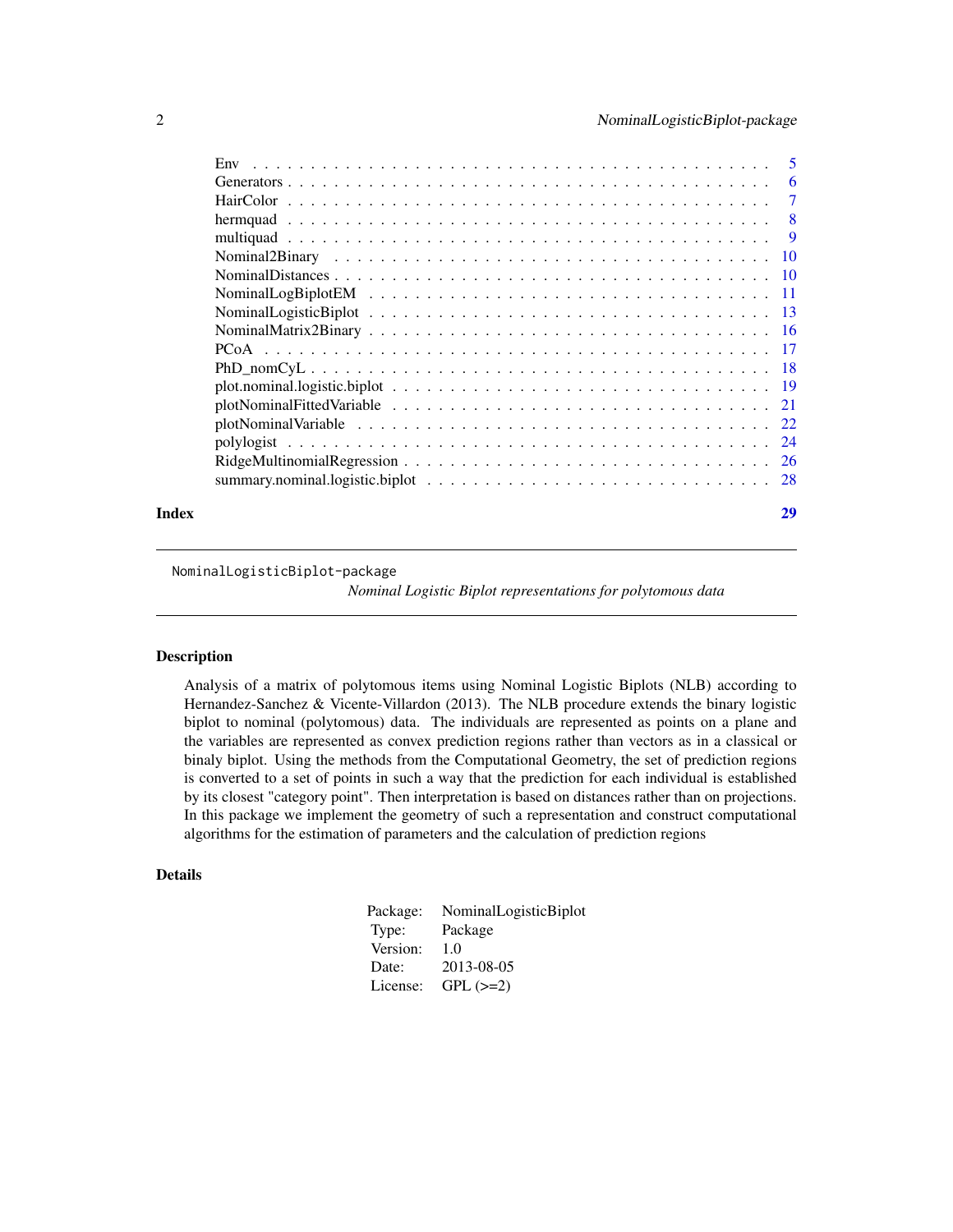#### <span id="page-2-0"></span> $\int$  3

### Author(s)

Julio Cesar Hernandez Sanchez, Jose Luis Vicente-Villardon Maintainer: Julio Cesar Hernandez Sanchez <juliocesar\_avila@usal.es>

# See Also

[NominalLogisticBiplot](#page-12-1),[NominalLogBiplotEM](#page-10-1),[multiquad](#page-8-1),[summary.nominal.logistic.biplot](#page-27-1),[plot.nominal.logistic.biplot](#page-18-1)

#### Examples

```
data(HairColor)
nlbo = NominalLogisticBiplot(HairColor,sFormula=NULL,numFactors=2,
method="EM",penalization=0.2,show=FALSE)
summary(nlbo)
plot(nlbo,QuitNotPredicted=TRUE,ReestimateInFocusPlane=TRUE,
planex = 1,planey = 2,proofMode=TRUE,LabelInd=TRUE,AtLeastR2 = 0.01
,xlimi=-1.5,xlimu=1.5,ylimi=-1.5,ylimu=1.5,linesVoronoi = TRUE
,SmartLabels = FALSE, PlotInd=TRUE,CexInd = c(0.6,0.7,0.5,0.4,0.5,0.6,0.7)
,PchInd = c(1,2,3,4,5,6,7),ColorInd="black",PlotVars=TRUE,LabelVar = TRUE
,PchVar = c(1,2,3,4,5),ColorVar = c("red","black","yellow","blue","green")
,ShowResults=TRUE)
```
# <span id="page-2-1"></span>afc *Simple Correspondence Analysis*

# Description

This function calculates simple correspondence analysis for a data matrix.

#### Usage

 $afc(x, \text{dim} = 2, \text{alpha} = 1)$ 

#### Arguments

| x     | A frequency matrix or a binary matrix obtained from the original data set of<br>nominal variables.                                                                                              |
|-------|-------------------------------------------------------------------------------------------------------------------------------------------------------------------------------------------------|
| dim   | Number of dimensions for the solution                                                                                                                                                           |
| alpha | Biplot weight for rows and columns. 1 means rows in principal coordinates<br>and columns in standard coordinates, 0 means rows in standard coordinates and<br>columns in principal coordinates. |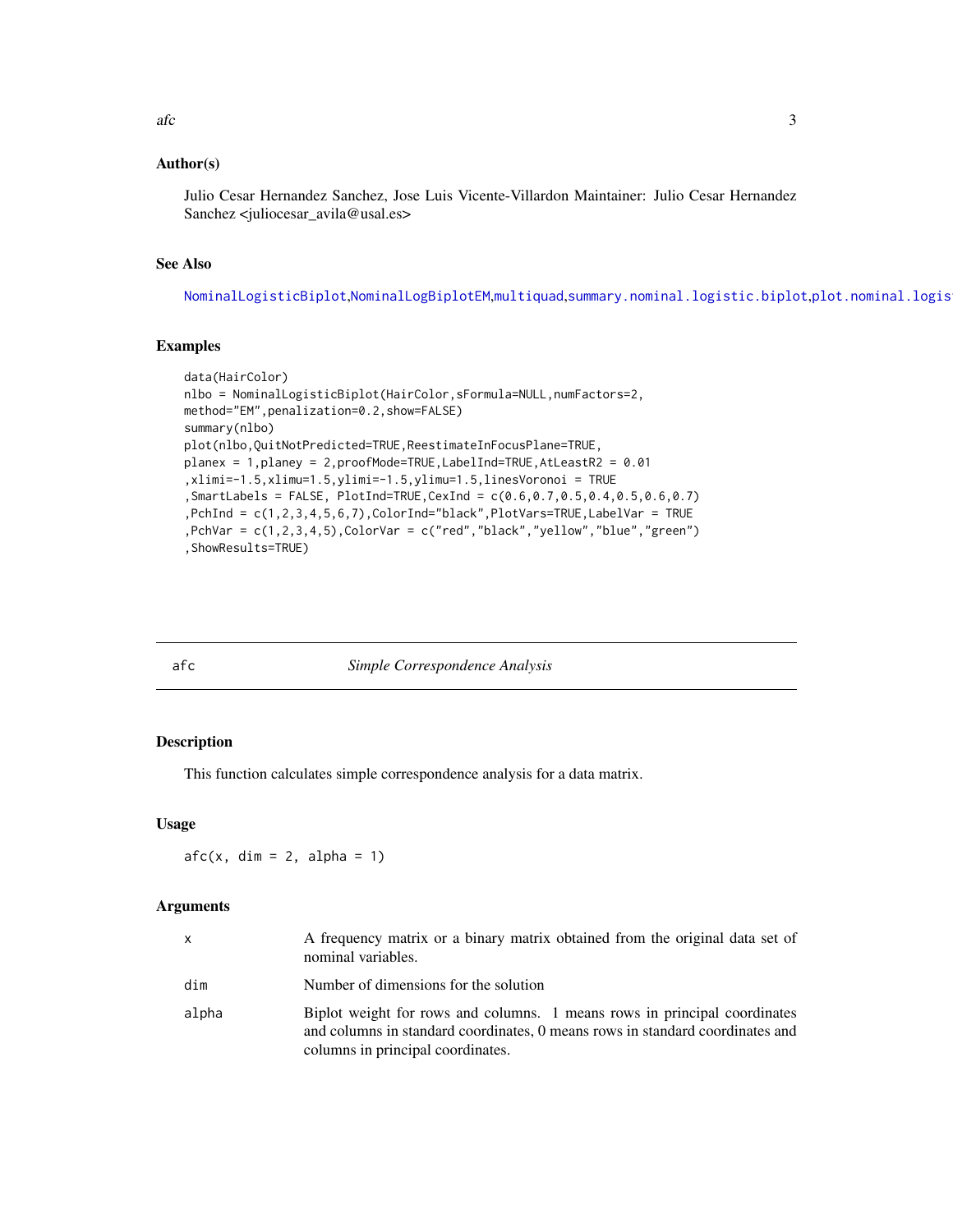# <span id="page-3-0"></span>Value

An object of class "afc.sol".This has some components:

| Title                  | Title of the statistical technique                                        |  |  |
|------------------------|---------------------------------------------------------------------------|--|--|
| Non_Scaled_Data        |                                                                           |  |  |
|                        | Original data                                                             |  |  |
| Minima                 | vector with the minimum values for each column of the initial data matrix |  |  |
| Maxima                 | vector with the maximum values for each column of the initial data matrix |  |  |
| Initial_Transformation |                                                                           |  |  |
|                        | Name of the transformation for the data                                   |  |  |
| Scaled_Data            | Scaled data according to the transformation                               |  |  |
| nrows                  | Number of rows of the data set                                            |  |  |
| ncols                  | Number of columns of the data set                                         |  |  |
| dim                    | Number of dimensions for the solution                                     |  |  |
| CumInertia             | Acumulated Inertia                                                        |  |  |
| Scale_Factor           | Scale factor for the transformation                                       |  |  |
| RowCoordinates         |                                                                           |  |  |
|                        | Coordinates for the individuals in the reduced dimension space            |  |  |
| ColCoordinates         |                                                                           |  |  |
|                        | Coordinates for the variables in the reduced dimension space              |  |  |
| RowContributions       |                                                                           |  |  |
|                        | Contributions of the dimensions to explain the inertia of each row        |  |  |
| ColContributions       |                                                                           |  |  |
|                        | Contributions of the dimensions to explain the inertia of each column     |  |  |
| Inertia                | Inertia for each dimension                                                |  |  |
| Eigenvalues            | Eigenvalues                                                               |  |  |

# Author(s)

Jose Luis Vicente-Villardon,Julio Cesar Hernandez Sanchez Maintainer: Jose Luis Vicente-Villardon <villardon@usal.es>

# References

BENZECRI, J.P. (1973) *L'analyse des Donnees*. Vol. 2. L'analyse des correspondences. Dunod. Paris.

# See Also

[NominalMatrix2Binary](#page-15-1)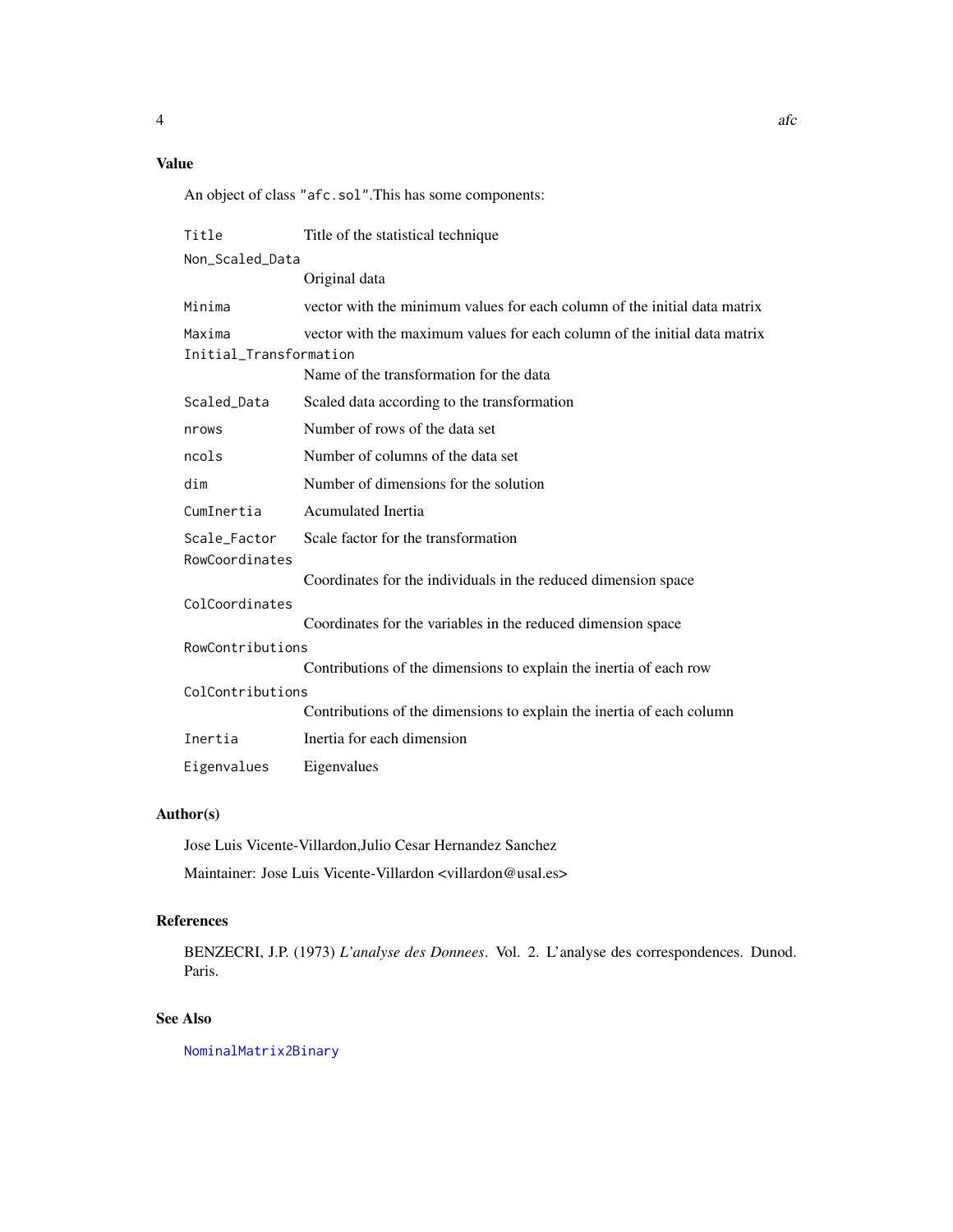<span id="page-4-0"></span> $E_{\rm IV}$  5

## Examples

```
data(HairColor)
  G = NominalMatrix2Binary(data.matrix(HairColor))
mca=afc(G,dim=2)
  mca
```
Env *Ecological Factors in Farm Management.*

### Description

The farms Env data frame has 20 rows and 4 columns. The rows are farms on the Dutch island of Terschelling and the columns are factors describing the management of grassland.

#### Usage

data(Env)

#### Format

This data frame contains the following columns:

- Mois five levels of soil moisture,although level 3 does not occur in the data. Levels are labelled M1, M2, M4 and M5.
- **Manag** Grassland management type (SF = standard farming, BF = biological farming, HF = hobby farming, NM = nature conservation management).

Use Grassland use  $(U1 = it \text{ exists production}, U2 = intermediate, U3 = grazing)$ .

Manure Manure usage (C0,C1,C2,C3 and C4)

# Source

J.C. Gower and D.J. Hand (1996) *Biplots*. Chapman & Hall, Table 4.6.

Quoted as from:

R.H.G. Jongman, C.J.F. ter Braak and O.F.R. van Tongeren (1987) *Data Analysis in Community and Landscape Ecology.* PUDOC, Wageningen.

### References

Venables, W. N. and Ripley, B. D. (2002) *Modern Applied Statistics with S.* Fourth edition. Springer.

# Examples

data(Env)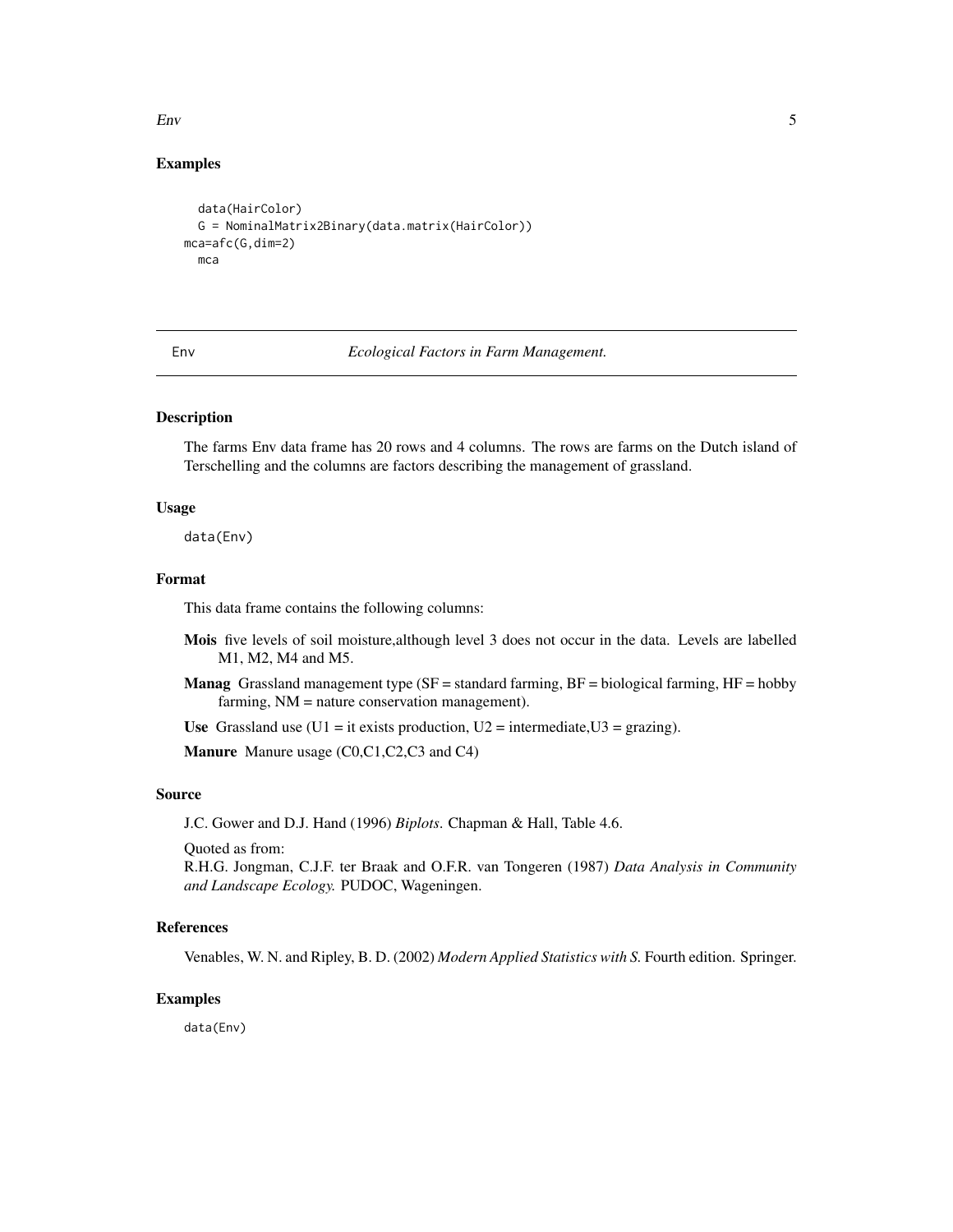<span id="page-5-0"></span>

# Description

With the parameters resulting from fitting a nominal logistic model to the row scores for a given variable, the function calculates all the information necessary to plot the tessellation generated by the fit. The final user will not normally use this function.

### Usage

Generators(beta)

# Arguments

| beta | Matrix with the estimated parameters for a given nominal variable. It has as |
|------|------------------------------------------------------------------------------|
|      | many rows as the number of categories minus one and three columns (one for   |
|      | the constant and other two for the x-y coordinates on the plane).            |

### Value

An object of class "voronoiprob". This has the components:

| $\mathsf{x}$  | x-coordinates for the real points (Vertices of the tessellation). |
|---------------|-------------------------------------------------------------------|
| y             | y-coordinates for the real points (Vertices of the tessellation). |
| n1            | vector with the first neighbours of the real points               |
| n2            | vector with the second neighbours of the real points              |
| n3            | vector with the third neighbours of the real points               |
| $d$ ummy. $x$ | x-coordinates for the dummy points                                |
| $d$ ummy.y    | y-coordinates for the dummy points                                |
| ndummy        | Number of dummies                                                 |
| IndReal       | Matrix with the indices of each real point in the tessellation    |
| Centers       | Matrix with the points resulting from inverting the tessellation  |
| hideCat       | Vector to indicate if there are some hidden categories            |
| equivRegiones | Matrix with the new re-numbered categories (when some are hidden) |

### Author(s)

Julio Cesar Hernandez Sanchez, Jose Luis Vicente-Villardon Maintainer: Julio Cesar Hernandez Sanchez <juliocesar\_avila@usal.es>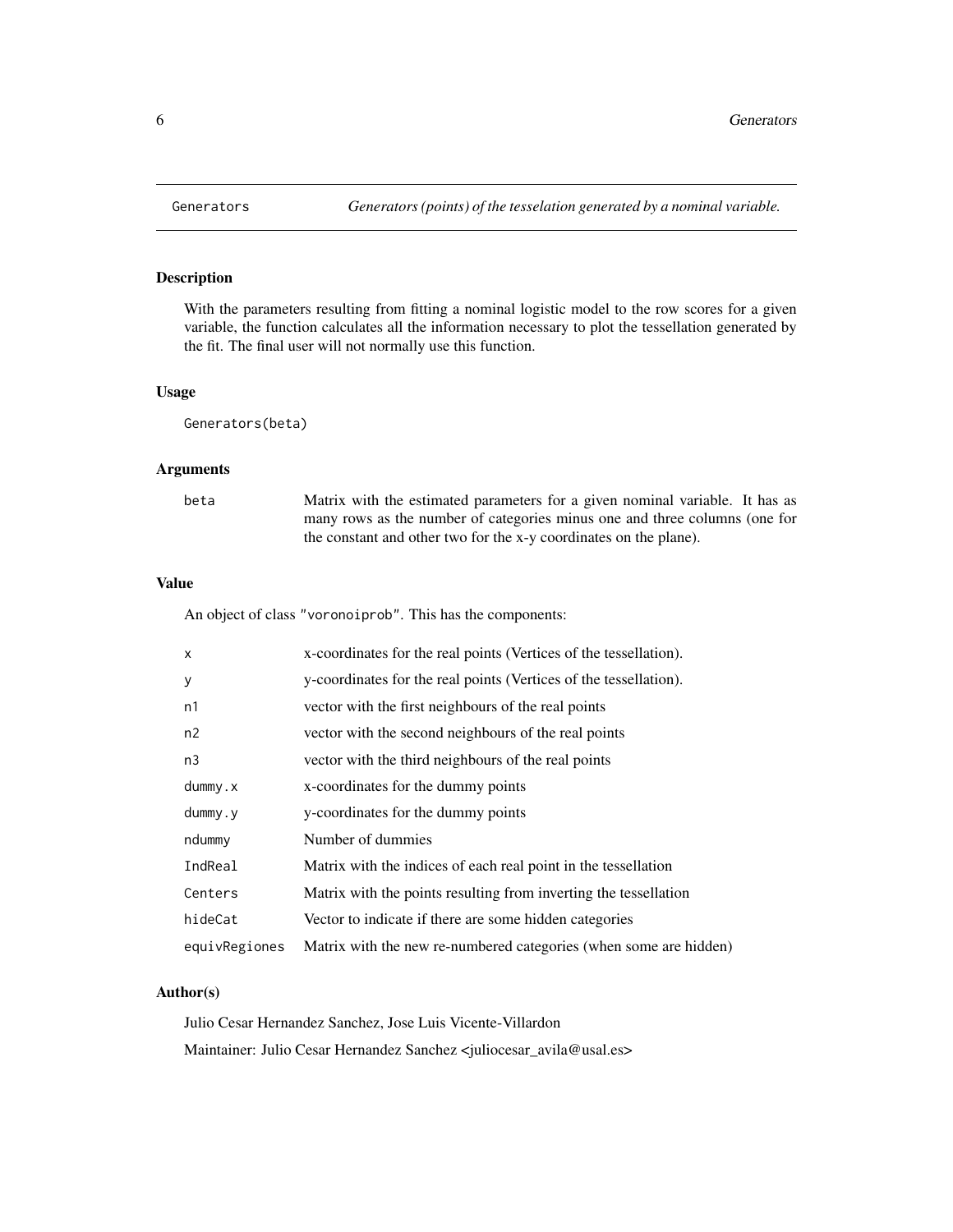#### <span id="page-6-0"></span>HairColor 7

### References

Hern\'andez S\'anchez, J. C., & Vicente-Villard\'on, J. L. (2013). Logistic biplot for nominal data. arXiv preprint arXiv:1309.5486.

Gower, J. & Hand, D. (1996), *Biplots, Monographs on statistics and applied probability* 54. London: Chapman and Hall., 277 pp.

Evans, D. & Jones, S. (1987), *Detecting voronoi (area of influence) polygons* ,Mathematical Geology 19(6), 523–537.

Hartvigsen, D. (1992), *Recognizing voronoi diagrams with linear programming*, ORSA Journal on Computing 4, 369–374.

Schoenberg, F., Ferguson, T. & Li, C. (2003), *Inverting dirichlet tesselations*, Computer journal 46(1), 76–83.

#### Examples

```
data(HairColor)
data = data.matrix(HairColor)
xEM = NominalLogBiplotEM(data, dim = 2,showResults = FALSE)
nomreg = polylogist(data[,2],xEM$RowCoordinates[,1:2],penalization=0.1)
tesselation = Generators(nomreg$beta)
tesselation
```
HairColor *Demographic Data*

### **Description**

The sample data corresponds to 7 people and shows some demographic characteristics.

#### Usage

data(HairColor)

# Format

This data frame contains 7 observation for the following 5 columns:

Sex two levels (M=male,F=female)

HairColor four levels of hair color (Dark, Grey, Fair and Brown)

**Region**  $(E = England, S = Scotland, W = Wales)$ 

Work (Manual,Clerical,Professional)

Education (School,Univ,Postgrad)

#### Source

Gower, J., Gardner-Lubbe,S., Le Roux,N. (2011). "Understanding Biplots." *Wiley*.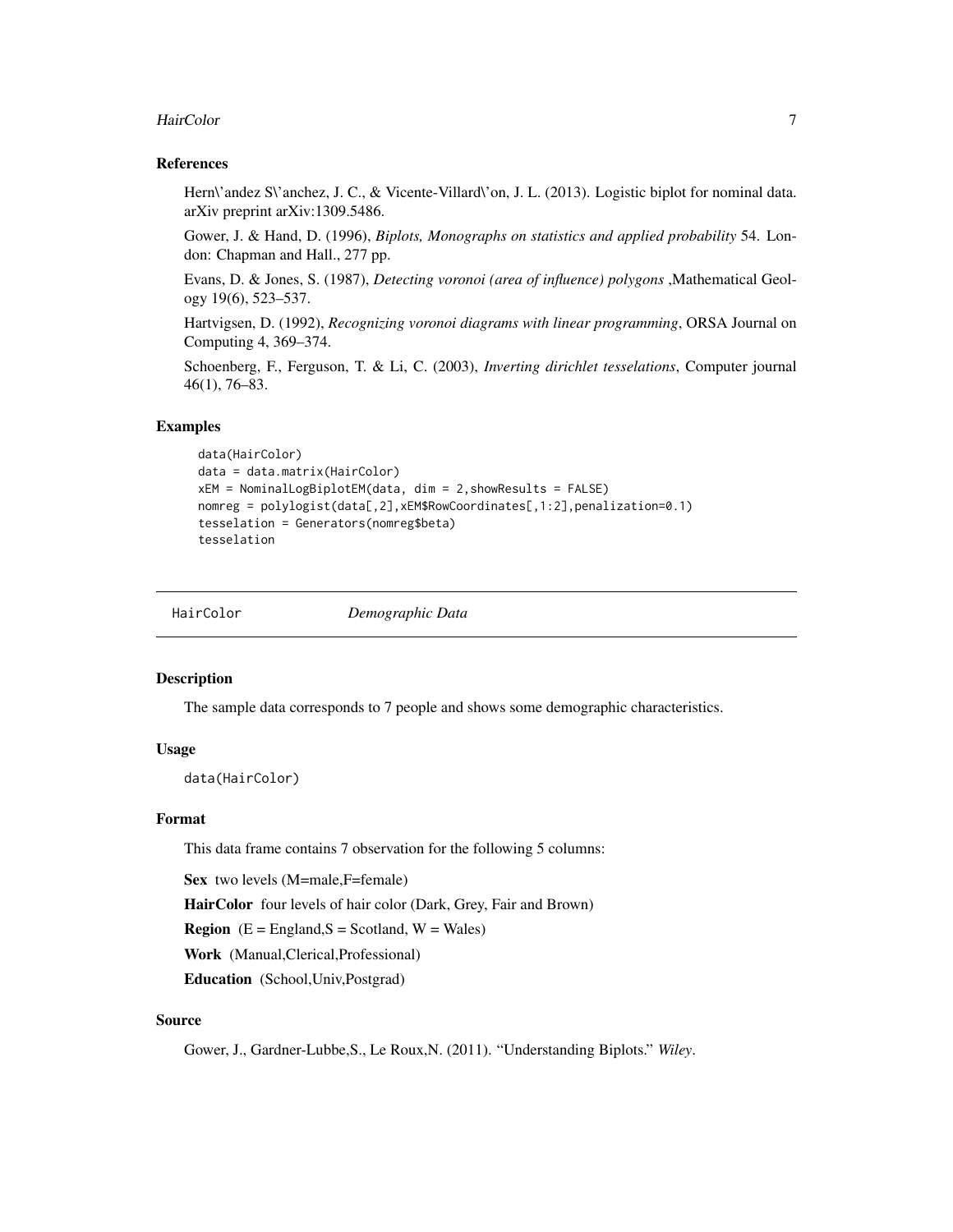<span id="page-7-0"></span>8 hermquad

### Examples

data(HairColor)

<span id="page-7-1"></span>hermquad *Gauss-Hermite quadrature*

### Description

Computes the Hermite Quadrature weights for a set of grid points

# Usage

hermquad(N)

### Arguments

|  | Number of nodes for the quadrature |  |
|--|------------------------------------|--|
|--|------------------------------------|--|

### Value

An object of class "GaussQuadrature". This has the components:

|   | Coordinates of the nodes       |
|---|--------------------------------|
| W | Weights asociated to each node |

# Author(s)

Jose Luis Vicente-Villardon,Julio Cesar Hernandez Sanchez

Maintainer: Jose Luis Vicente-Villardon <villardon@usal.es>

# References

Stroud, A.H. and Secrest, D. (1966) *Gaussian Quadrature Formulas*, Englewood Cliffs, NJ: Prentice-Hall.

Hildebrand,F. B. (1987) *Intoduction to Numerical Analysis 2nd Ed*, Dover Publications, New York, page 385

# Examples

hermquad(10)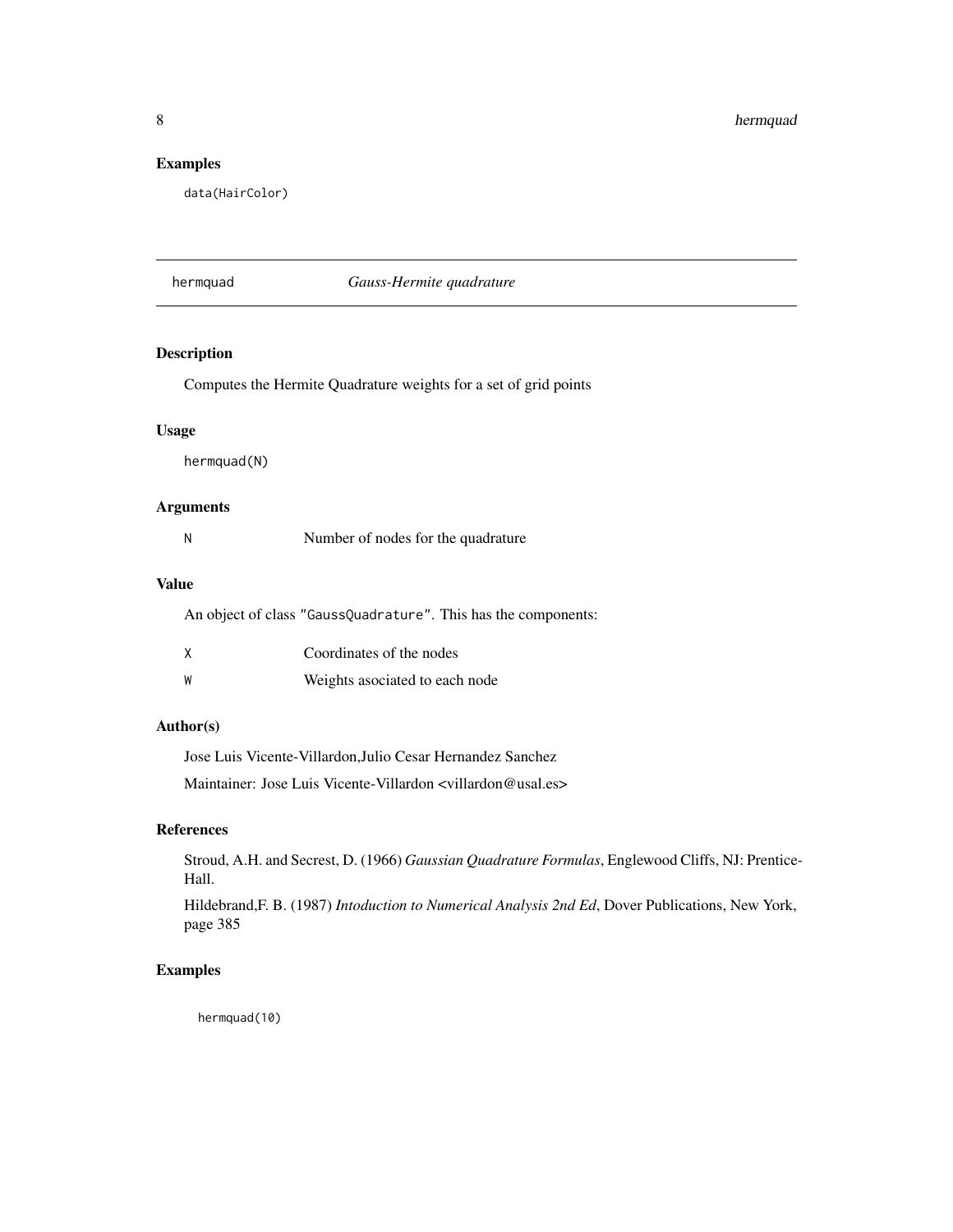<span id="page-8-1"></span><span id="page-8-0"></span>

### Description

This function computes the gauss-hermite quadrature in more than one dimension.

# Usage

multiquad(nnodos, dims)

### Arguments

| nnodos | Number of nodes.                       |
|--------|----------------------------------------|
| dims   | Number of dimensions of the quadrature |

# Value

An object of class "MultiGaussQuadrature". This has the components:

| Coordinates of the nodes       |
|--------------------------------|
| Weights asociated to each node |

# Author(s)

Jose Luis Vicente-Villardon,Julio Cesar Hernandez Sanchez Maintainer: Jose Luis Vicente-Villardon <villardon@usal.es>

# References

Jackel, P. (2005) *A note on multivariate Gauss-Hermite quadrature* http://www.pjaeckel.webspace.virginmedia.com/ANoteOnMultivariateGaussHermiteQuadrature.pdf

### See Also

[hermquad](#page-7-1)

### Examples

multiquad(10,2)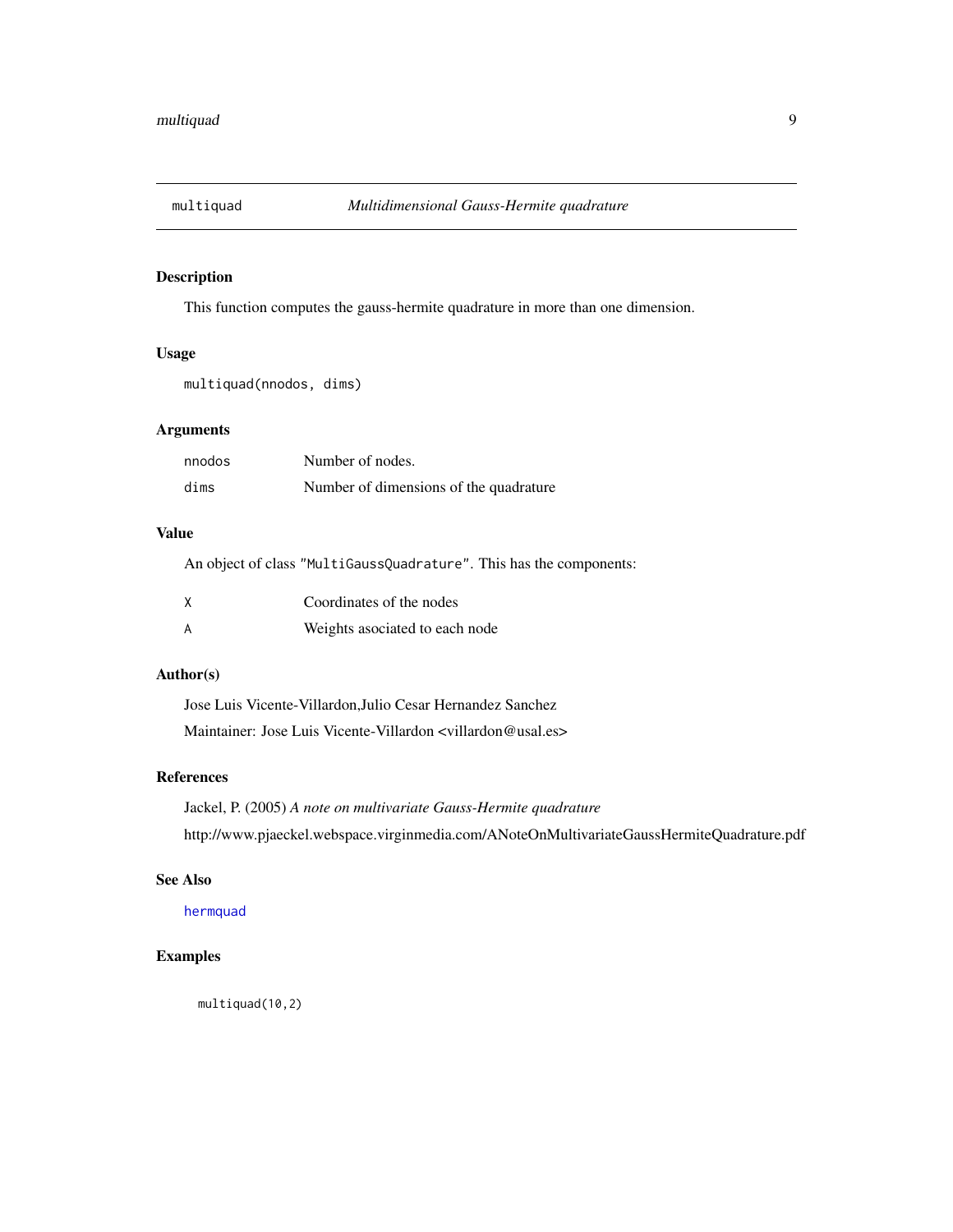<span id="page-9-1"></span><span id="page-9-0"></span>

### Description

This function transforms a nominal variable into a binary matrix with as many colums as categories. Each row of the matrix has a value of 1 for the corresponding level of the category and 0 elsewhere.

#### Usage

```
Nominal2Binary(y)
```
### Arguments

y A vector containing the values of nominal variable measured on a set of individuals-The values must be integers starting at 1.

#### Value

An object of type matrix:

Z The binary indicator matrix asociated to the nominal variable

#### Author(s)

Jose Luis Vicente-Villardon,Julio Cesar Hernandez Sanchez Maintainer: Jose Luis Vicente-Villardon <villardon@usal.es>

### Examples

```
data(HairColor)
Nominal2Binary(as.numeric(HairColor[,1]))
```
<span id="page-9-2"></span>NominalDistances *Distances between indidividuals calculated from nominal variables.*

# Description

This function calculates the hamming distances (or similarities) among individuals from a nominal data matrix.

#### Usage

```
NominalDistances(x, similarities = FALSE)
```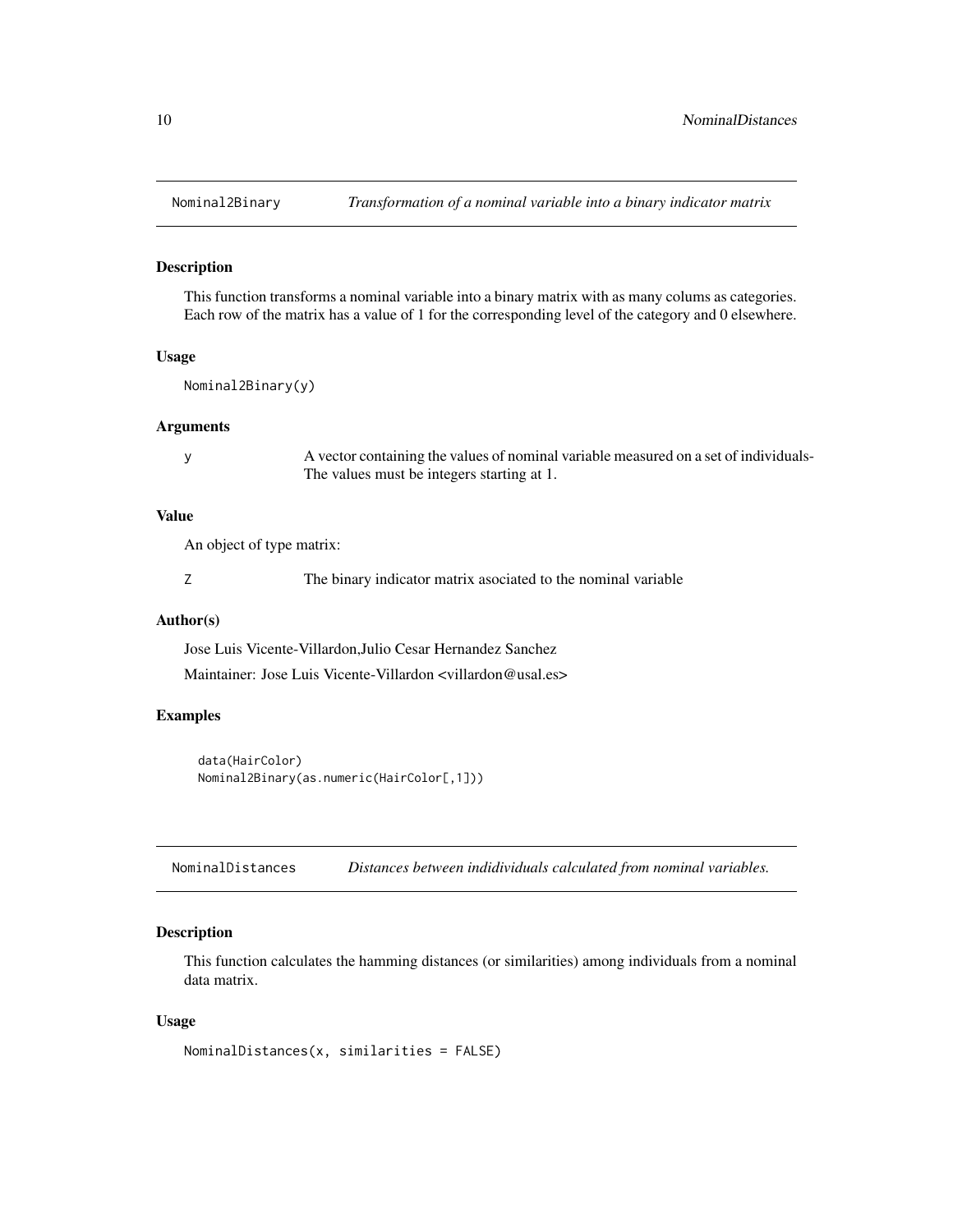#### <span id="page-10-0"></span>**Arguments**

| X            | This parameter is a matrix with the nominal variables                                                                                                                             |
|--------------|-----------------------------------------------------------------------------------------------------------------------------------------------------------------------------------|
| similarities | Boolean parameter to specify if the user wants a distances matrix or a similari-<br>ties matrix. By default this parameter is FALSE, so the function calculates the<br>distances. |

# Value

The function returns a matrix with the distances or similarities

#### Author(s)

Jose Luis Vicente-Villardon,Julio Cesar Hernandez Sanchez Maintainer: Jose Luis Vicente-Villardon <villardon@usal.es>

#### References

Boriah, S., Chandola, V. & Kumar,V.(2008) *Similarity measures for categorical data: A comparative evaluation*. In proceedings of the eight SIAM International Conference on Data Mining, pp 243–254

### Examples

data(HairColor) NominalDistances(data.matrix(HairColor))

<span id="page-10-1"></span>NominalLogBiplotEM *Alternated EM algorithm for Nominal Logistic Biplots*

#### Description

This function computes, with an alternated algorithm, the row and column parameters of a Nominal Logistic Biplot for polytomous data. The row coordinates (E-step) are computed using multidimensional Gauss-Hermite quadratures and Expected *a posteriori* (EAP) scores and parameters for each variable or items (M-step)using Ridge Nominal Logistic Regression to solve the separation problem present when the points for different categories of a variable are completely separataed on the representation plane and the usual fitting methods do not converge. The separation problem is present in almost avery data set for which the goodness of fit is high.

#### Usage

```
NominalLogBiplotEM(x, dim = 2, nnodos = 10, tol = 1e-04,
maxiter = 100, penalization = 0.2,initial=1,alfa=1, Plot = FALSE,
showResults = FALSE)
```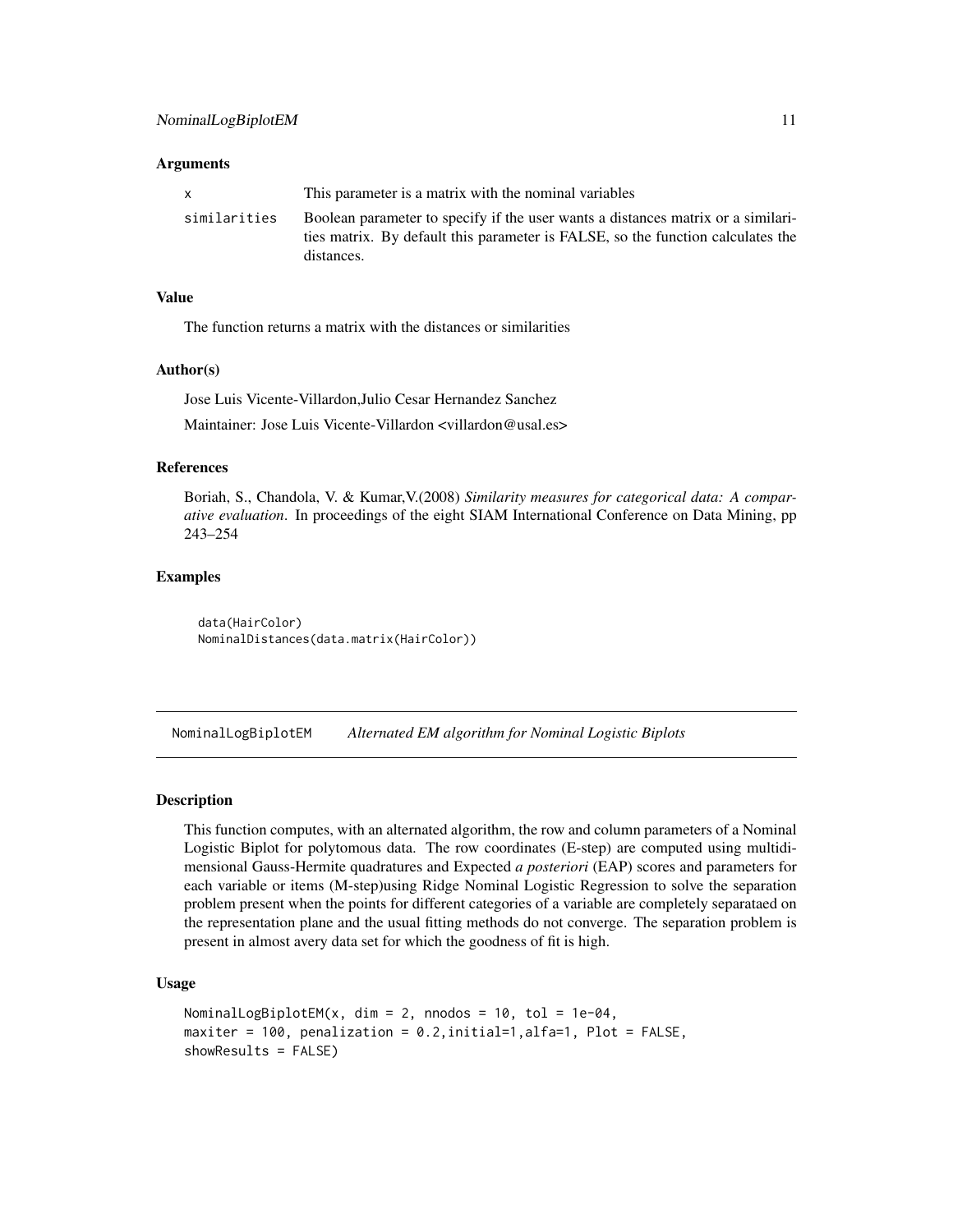### **Arguments**

| $\mathsf{x}$ | Matrix with the nominal data. The matrix must be in numerical form.                                                                    |
|--------------|----------------------------------------------------------------------------------------------------------------------------------------|
| dim          | Dimension of the solution                                                                                                              |
| nnodos       | Number of nodes for the multidimensional Gauss-Hermite quadrature                                                                      |
| tol          | Value to stop the process of iterations.                                                                                               |
| maxiter      | Maximum number of iterations in the process of solving the regression coeffi-<br>cients.                                               |
| penalization | Penalization used in the diagonal matrix to avoid singularities.                                                                       |
| initial      | Value to decide the method $(1$ -Correspondence analysis, 2-Mirt) that calculates<br>the initial abilities values for the individuals. |
| alfa         | If initial parameter method is correspondence analysis, this parameter deter-<br>mines the weight for rows and columns.                |
| Plot         | Boolean parameter to plot the row coordinates                                                                                          |
| showResults  | Boolean parameter to show all the information about the iterations.                                                                    |

#### Value

An object of class "nominal.logistic.biplot.EM".This has components:

#### RowCoordinates

Coordinates for the individuals in the reduced space

ColumnModels List with information about the Nominal Logistic Models calculated for each variable including: estimated parameters with covariances and standard errors, log-likelihood, deviances, percents of correct classifications, pvalues and pseudo-Rsquared measures

# Author(s)

Julio Cesar Hernandez Sanchez, Jose Luis Vicente-Villardon

Maintainer: Julio Cesar Hernandez Sanchez <juliocesar\_avila@usal.es>

# References

Bock,R. & Aitkin,M. (1981),*Marginal maximum likelihood estimation of item parameters: Aplication of an EM algorithm*, Phychometrika 46(4), 443-459.

Gabriel, K. R. (1998). Generalised bilinear regression. Biometrika, 85(3), 689-700.

Vicente-Villard $\tilde{A}^3$ n, J. L., Galindo Villard $\tilde{A}^3$ n, M. P., & Bl $\tilde{A}$ zquez Zaballos, A. (2006). Logistic biplots. Multiple correspondence analysis and related methods. London: Chapman & Hall, 503- 521.

Gabriel, K. R., & Zamir, S. (1979). Lower rank approximation of matrices by least squares with any choice of weights. Technometrics, 21(4), 489-498.

#### See Also

[polylogist](#page-23-1), [multiquad](#page-8-1)

<span id="page-11-0"></span>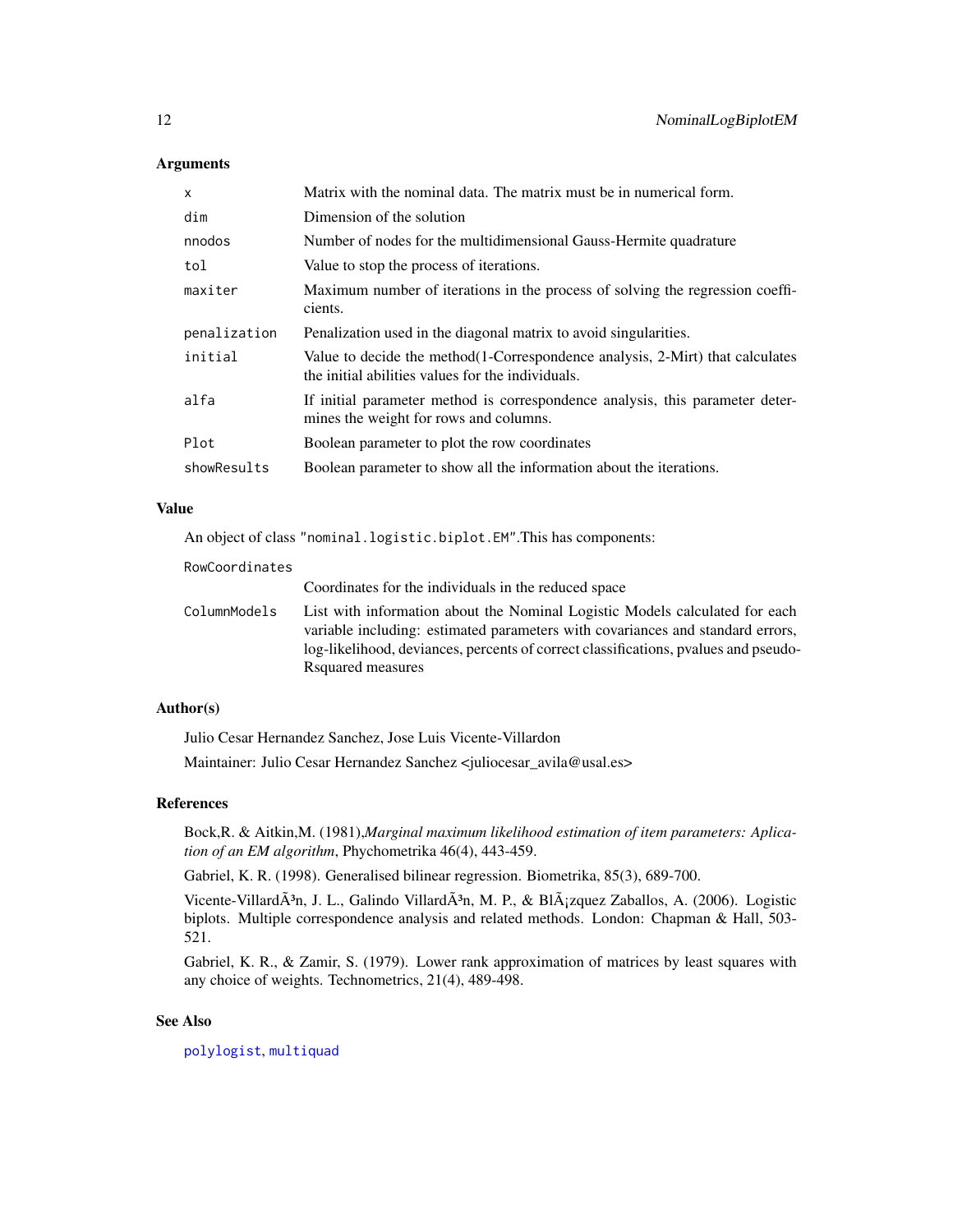# <span id="page-12-0"></span>NominalLogisticBiplot 13

# Examples

```
data(HairColor)
data = data.matrix(HairColor)
xEM = NominalLogBiplotEM(data, dim = 2,showResults = FALSE)
xEM
```
<span id="page-12-1"></span>NominalLogisticBiplot *Nominal Logistic Biplot for polytomous data*

### Description

Function that calculates the parameters of the Nominal Logistic Biplot according to Hernandez-Sanchez & Vicente-Villardon (2013).

# Usage

```
NominalLogisticBiplot(datanom, sFormula = NULL, numFactors = 2,
method = "EM", rotation = "varimax", metfsco = "EAP",
nnodos = 10, tol = 1e-04, maxiter = 100, penalization = 0.1,
cte = TRUE,initial=1,alfa=1, show = FALSE)
```
# Arguments

| datanom      | The data set, it can be a <i>matrix</i> with integers or a <i>data frame</i> with factors. All<br>variables have to be nominal.                                                                                                    |
|--------------|------------------------------------------------------------------------------------------------------------------------------------------------------------------------------------------------------------------------------------|
| sFormula     | This parameter follows the unifying interface for selecting variables from a data<br>frame for a plot, test or model. The most common formula es of type $y \sim$<br>$x1+x2+x3$ . It has a default value of NULL if not specified. |
| numFactors   | Number of dimensions of the solution. It should be lower than the number of<br>variables. It has a default value of 2.                                                                                                             |
| method       | This parameter can be: "EM", "ACM", "MIRT" or "PCOA". Method to compute<br>the row coordinates.                                                                                                                                    |
| rotation     | Rotation method to used with "MIRT" option in "coordinates". No effect fror<br>other options.                                                                                                                                      |
| metfsco      | Calculation method for the fscores with "MIRT" option in "coordinates". No<br>effect fror other options.                                                                                                                           |
| nnodos       | Number of nodes for gauss quadrature in the EM algorithm.                                                                                                                                                                          |
| tol          | Tolerance for the EM algorithm.                                                                                                                                                                                                    |
| maxiter      | Maximum number of iterations in the EM algorithm.                                                                                                                                                                                  |
| penalization | Penalization for the ridge regression for each variable.                                                                                                                                                                           |
| cte          | Include constant in the logistic regression model. Default is TRUE.                                                                                                                                                                |
| initial      | Value to decide the method(1-Correspondence analysis, 2-Mirt) that calculates<br>the initial abilities values for the individuals.                                                                                                 |
| alfa         | If initial parameter method is correspondence analysis, this parameter deter-<br>mines the weight for rows and columns.                                                                                                            |
| show         | Show intermediate copmputations. Default is TRUE.                                                                                                                                                                                  |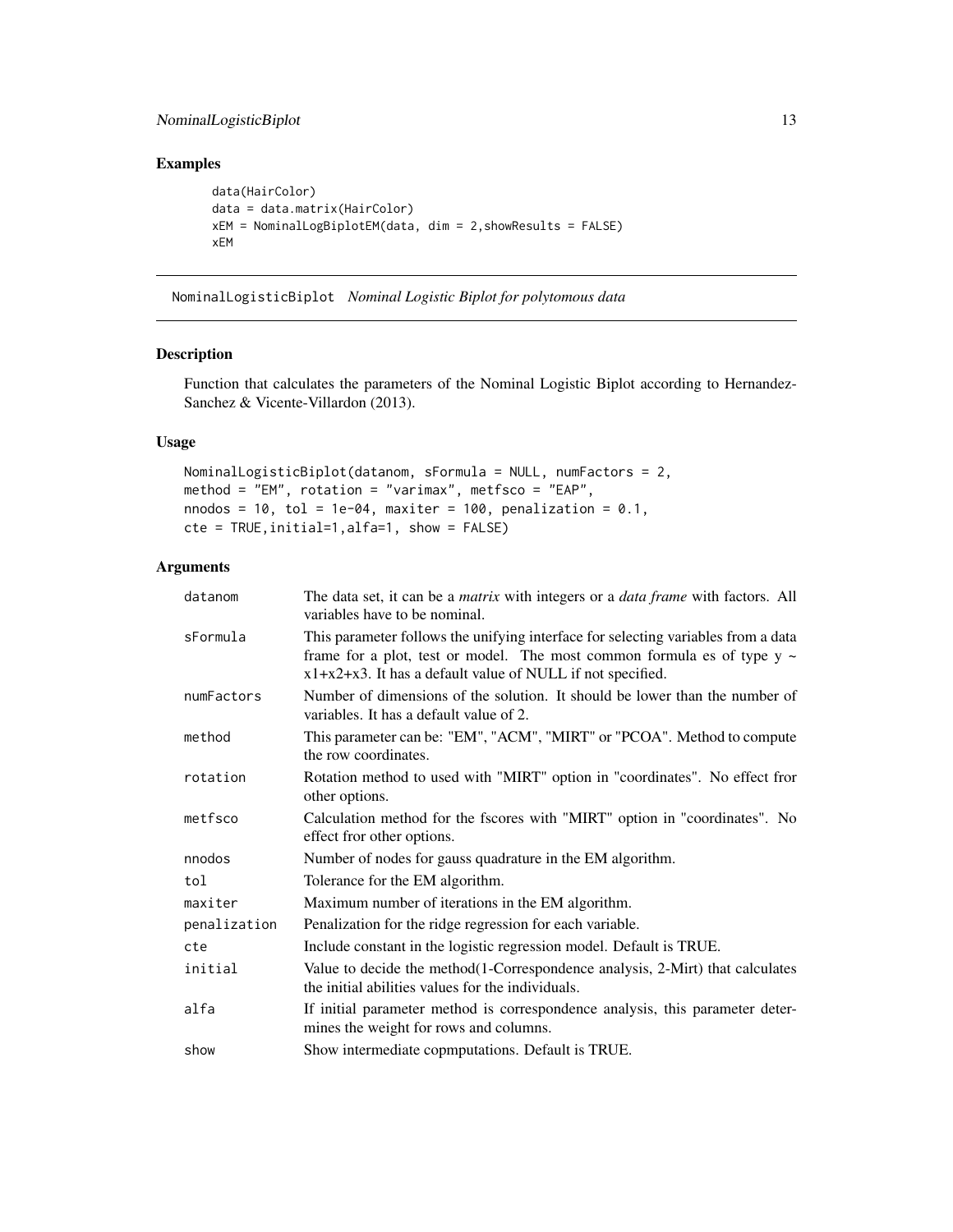### Details

The general algorithm used is essentially an alternated procedure in which parameters for rows and columns are computed in alternated steps repeated until convergence. Parameters for the rows are calculated by expectation (E-step) or by a external procedure (Multiple Correspondence Analysis or Principal Coordinates Analysis) and parameters for the columns are computed by maximization (M-step), i. e., by Nominal Logistic Regression. When the procedure for Row scores is external, only one iteration is performed and the procedure is called "External Nominal Logistic Biplot". Because the aim of the biplot is the representation

There are several options for the computation:

1.- Using the package mirt to obtain the row scores, i. e. using a solution obtained from a latent trait model. The column (item) parameters should be directly used by our biplot procedure but, because of the characteristics of the package that performs a default rotation after parameter estimation, we have to reestimate the item parametes to be coherent to the scores.

2.- Using our implementation of the EM algorithm alternating expected a porteriori scores and Ridge Nominal Logistic Regression for each variable.

3.- Using external coordinates for the rows taken from Multiple Correspondence Analysis or Principal Coordinates Analysis and fitting the response surfaces in just one step.

Equations that define a set of probability response surfaces (one for each category and each variable) are no longer sigmoid as in the binary case (Vicente-Villardon et al. (2006)). This means that the level curves are no longer straight lines and then, prediction of probabilities is not made by projection as in the usual linear biplots. For each variable, define a set of convex polygons that can be interpreted as "prediction" regions in the same way as in Gower & Hand (1996). Each pair of response surfaces defined by intersect in a straight line that, projected onto the space of predictors, is the set of points in which the probability of both categories is the same. Those lines are the candidates to be the edges of the convex polygons defining the prediction regions.

### Value

An object of class "nominal.logistic.biplot". This has some components:

| dataSet        | Data set of study with all the information about the name of the levels and names<br>of the variables and individuals |
|----------------|-----------------------------------------------------------------------------------------------------------------------|
| RowCoords      | Coordinates for the individuals in the reduced space                                                                  |
| VariableModels |                                                                                                                       |
|                | Information of the regression resuls for each variable.                                                               |
| NumFactors     | Number of dimensions selected for the study                                                                           |
| Method         | Method for calculating the row positions                                                                              |
| Rotation       | Type of rotation if we have chosen mirt coordinates                                                                   |
| Methodfscores  | Method of calculation of the fscores in mirt process                                                                  |
| NumNodos       | Number of nodes for the gauss quadrature in EM algorith                                                               |
| tol            | Cut point to stop the EM-algorith                                                                                     |
| maxiter        | Maximum number of iterations in the EM-algorith                                                                       |
| penalization   | Value for the correction of the ridge regression                                                                      |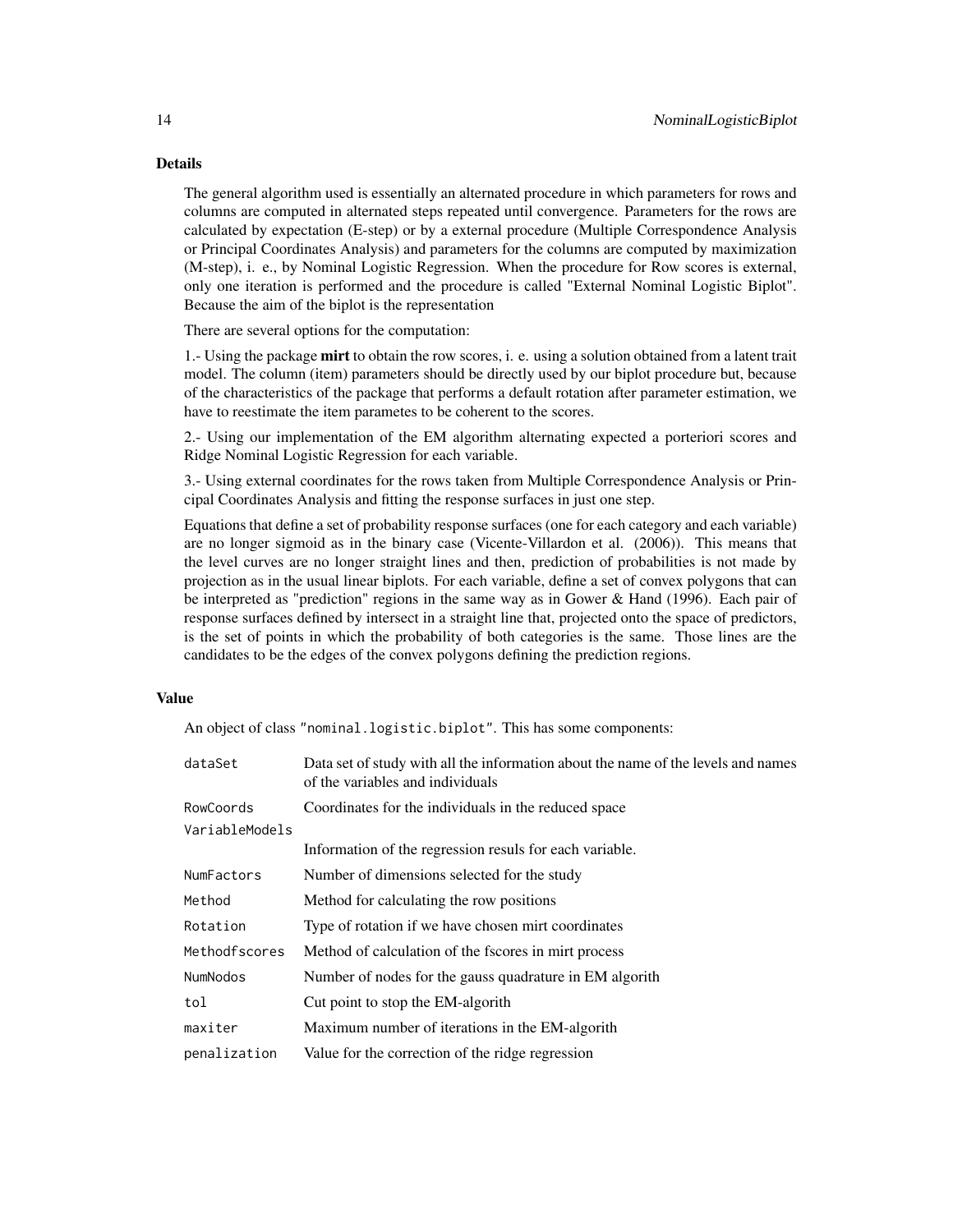<span id="page-14-0"></span>

| cte  | Boolean value to choose if the model for each variable will have independent |
|------|------------------------------------------------------------------------------|
|      | term                                                                         |
| show | Boolean value to indicate if we want to see the results of our analysis      |

#### Author(s)

Julio Cesar Hernandez Sanchez, Jose Luis Vicente-Villardon

Maintainer: Julio Cesar Hernandez Sanchez <iuliocesar\_avila@usal.es>

### References

Hernandez, J. C. & Vicente-Villardon, J. L. (2013) Logistic Biplots for Nominal Data. Submitted. Preprint available at : https://www.researchgate.net/publication/256428288\_Logistic\_Biplot\_for\_Nominal\_Data?ev=prf\_pub

Vicente-Villardon, J., Galindo, M.P & Blazquez-Zaballos, A. (2006), *Logistic biplots*,Multiple Correspondence Analysis and related methods pp. 491–509.

Demey, J., Vicente-Villardon, J. L., Galindo, M.P. & Zambrano, A. (2008) *Identifying Molecular Markers Associated With Classification Of Genotypes Using External Logistic Biplots*. Bioinformatics, 24(24), 2832-2838.

Baker, F.B. (1992): Item Response Theory. Parameter Estimation Techniques. Marcel Dekker. New York.

Gabriel, K. (1971), *The biplot graphic display of matrices with application to principal component analysis.*, Biometrika 58(3), 453–467.

Gabriel, K. R. (1998), *Generalised bilinear regression*, Biometrika 85(3), 689–700.

Gabriel, K. R. & Zamir, S. (1979), *Lower rank approximation of matrices by least squares with any choice of weights*, Technometrics 21(4), 489–498.

Gower, J. & Hand, D. (1996), *Biplots, Monographs on statistics and applied probability*. 54. London: Chapman and Hall., 277 pp.

Chalmers,R,P (2012). *mirt: A Multidimensional Item Response Theory Package for the R Environment*. Journal of Statistical Software, 48(6), 1-29. URL http://www.jstatsoft.org/v48/i06/.

#### See Also

[NominalLogBiplotEM](#page-10-1), [afc](#page-2-1), [PCoA](#page-16-1)

```
data(HairColor)
nlbo = NominalLogisticBiplot(HairColor,sFormula=NULL,
numFactors=2,method="EM",penalization=0.2,show=FALSE)
nlbo
#data(PhD_nomCyL)
```

```
#cyl = NominalLogisticBiplot(PhD_nomCyL,sFormula=NULL,
#numFactors=2,method="EM",initial = 1,penalization=0.3,show=FALSE)
#summary(nlboPhD)
#plot(nlboPhD,QuitNotPredicted=TRUE,ReestimateInFocusPlane=TRUE,
```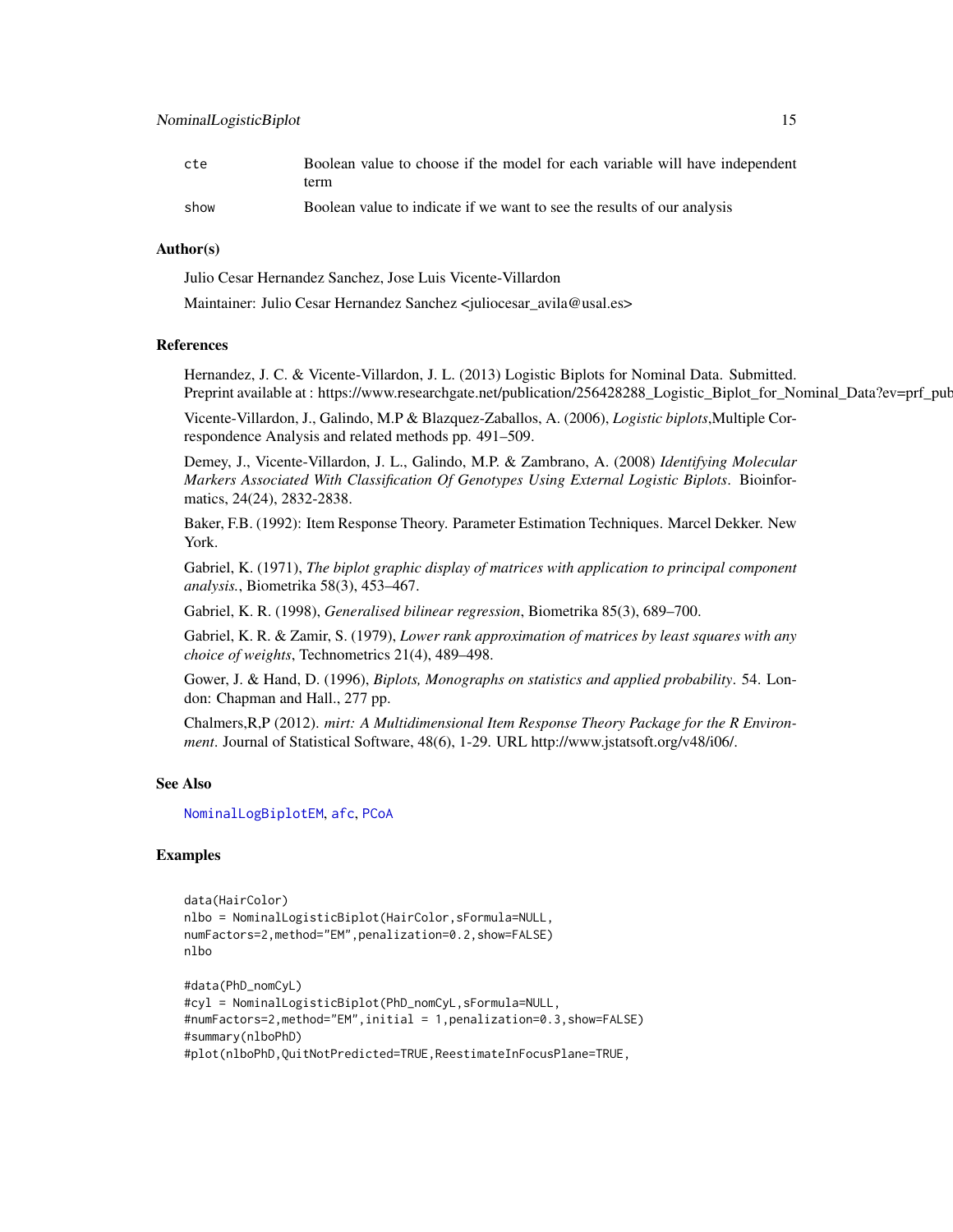```
# planex = 1,planey = 2,proofMode=TRUE,LabelInd=FALSE,AtLeastR2 = 0.01,
# xlimi=-1.5,xlimu=1.5,ylimi=-1.5,ylimu=1.5,linesVoronoi = TRUE,SmartLabels = FALSE,
# PlotInd=TRUE,
# CexInd = c(0.4),
# PchInd = c(1),# ColorInd="azure3",
# PlotVars=TRUE,LabelVar = TRUE,
# PchVar = c(1,2,3,4,5,6,7,8,9),ColorVar = c("red","black","maroon","blue","green",
# "chocolate4","coral3","brown","brown2"),
# ShowResults=TRUE)
```
<span id="page-15-1"></span>NominalMatrix2Binary *Indicator matrix of a set of nominal variables.*

### Description

Constructs the indicator matrix for a nominal variables matrix.

# Usage

NominalMatrix2Binary(Y)

#### Arguments

| A matrix with nominal variables measured for a set of individuals. Input must |
|-------------------------------------------------------------------------------|
| be a matrix with integer values.                                              |

### Value

G The binary indicator matrix asociated to the nominal matrix

### Author(s)

Jose Luis Vicente-Villardon,Julio Cesar Hernandez Sanchez Maintainer: Jose Luis Vicente-Villardon <villardon@usal.es>

# See Also

[Nominal2Binary](#page-9-1)

### Examples

data(HairColor) NominalMatrix2Binary(data.matrix(HairColor))

<span id="page-15-0"></span>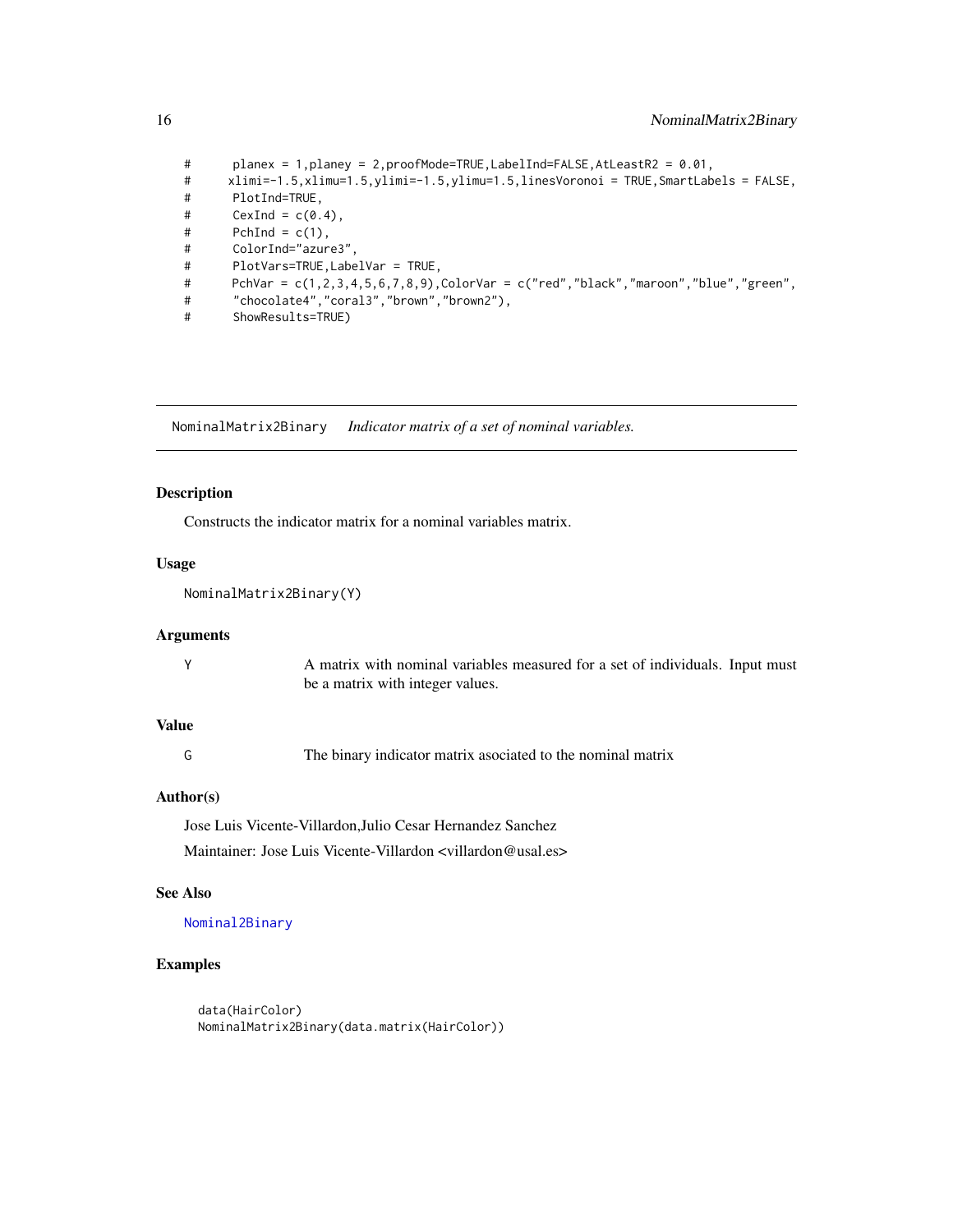<span id="page-16-1"></span><span id="page-16-0"></span>

# Description

This function calculates principal coordinates analysis using a distante matrix among a set of objets.

# Usage

PCoA(dis,  $r = 2$ )

# Arguments

| dis | Distance matrix between a set ob objects. |
|-----|-------------------------------------------|
|     | Number of dimensions for the solution.    |

# Value

An object with has some components:

| EigenValues               | Eigenvalues of the inner products matrix                                                                                                                                                  |
|---------------------------|-------------------------------------------------------------------------------------------------------------------------------------------------------------------------------------------|
| Inertia<br>RowCoordinates | Variance (Inertia) accounted for each dimension                                                                                                                                           |
|                           | Coordinates for the rows in the reduced space                                                                                                                                             |
| RowQualities              | Qualities of representation of the objects. Squared cosines between the points<br>(vectors) in the full space and the points in the reduced space. Values near 1<br>indicate good quality |

# Author(s)

Jose Luis Vicente-Villardon,Julio Cesar Hernandez Sanchez Maintainer: Jose Luis Vicente-Villardon <villardon@usal.es>

### References

Gower,J.C. (1966) *Some distance properties of latent root and vector methods used in multivariate analysis*. Biometrika, 53, 325–338.

# See Also

[NominalDistances](#page-9-2)

```
data(HairColor)
dis = NominalDistances(data.matrix(HairColor))
PCoA(dis,2)
```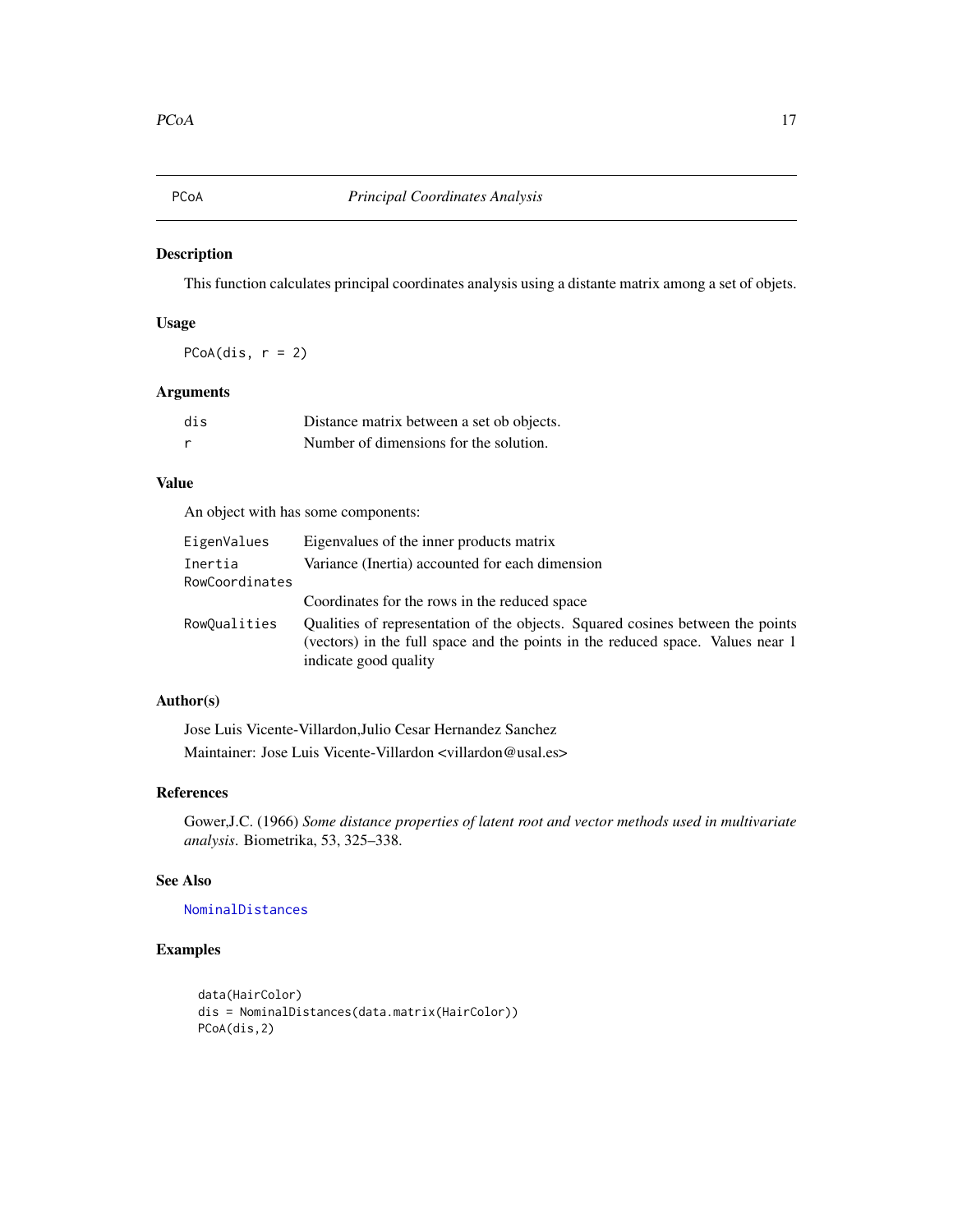<span id="page-17-0"></span>PhD\_nomCyL *Data set from Survey on Human Resources in Science and Technology carried out by Spanish Statistical Office.*

#### Description

The sample data corresponds 681 answers from PhD holders, corresponding to people that in 2006 had a doctoral degree and with their residence in Castilla-Le\'on region in Spain. The data come from Survey on Careers of doctorate holders(CDH) carried out by Spanish Statistical Office in 2008.

#### Usage

data(PhD\_nomCyL)

#### Format

This data frame contains 681 observation for the following 7 columns:

- MS Marital Status:(1:M(Married),2:MLR(Living in a marriage-like relationship), 3:SD (Separated or Divorced),4:SW(Widowed or Single)
- SECT Sector of employment(1:BES(Business Enterprise Sector), 2:GS (Government Sector),3:HES(Higher Education Sector), 4:PNP(Private Non Profit))
- MIN Minimum education level required for the principal job: (1:mPD(Postdoc),2:mARQ(Advanced Research Qualification), 3:mPG(Post-graduate),4:mGL(Graduate or lower)
- DES Desirable education level required for the principal job: (1:dPD(Postdoc),2:dARQ(Advanced Research Qualification), 3:dPG(Post-graduate),4:dGL(Graduate or lower)
- PJREL Is your principal job related to your advanced research qualification degree:(1:H(High),2:M(Medium),3:L(Low))
- FOSAT Field of science and technology (1:NS(Natural Sciences),2:ET(Engineering and technology), 3:MH(Medical and health sciences),4:AS(Agricultural sciences), 5:SS(Social Sciences),6:H(Humanities))
- SOF Principal source of financial support during your research studies (1:F(Fellowship),2:T(Teaching),3:OE (Other Employment),4:R(Reimbursement) ,5:LPSO (LoanPersonalSavingsOther)

### Source

Spanish Statistical Office (Survey on Human Resources in Science and Technology, 2006): http://www.ine.es/prodyser/micro

#### Examples

data(PhD\_nomCyL)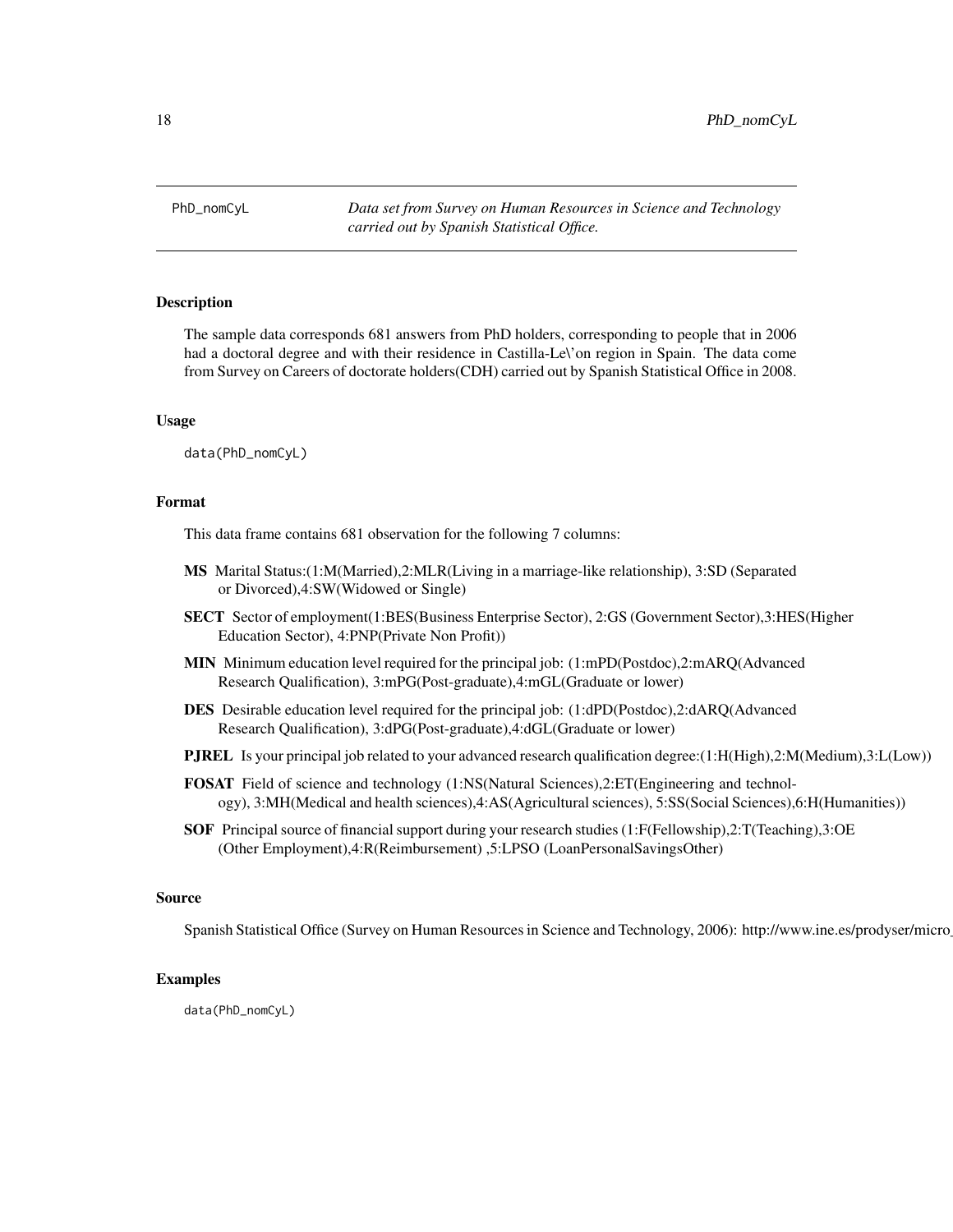<span id="page-18-1"></span><span id="page-18-0"></span>plot.nominal.logistic.biplot

*Graphical representation of a Nominal Logistic Biplot.*

### Description

Plotting a Nominal Logistic Biplot. There are parameters related to the way in which the biplot is plotted. All the posible parameters have default values

#### Usage

```
## S3 method for class 'nominal.logistic.biplot'
## S3 method for class 'nominal.logistic.biplot'
plot(x, planex = 1, planey = 2,QuitNotPredicted = TRUE, ReestimateInFocusPlane = TRUE,
proofMode = FALSE, AtLeastR2 = 0.01, xlimi = -1.5, xlimu = 1.5,
ylimi = -1.5, ylimu = 1.5, linesVoronoi = FALSE, ShowAxis = TRUE,
PlotVars = TRUE, PlotInd = TRUE, LabelVar = TRUE, LabelInd = TRUE,
CexInd = NULL, CexVar = NULL, ColorInd = NULL, ColorVar = NULL,
SmartLabels = FALSE, PchInd = NULL, PchVar = NULL,
LabelValuesVar = NULL, ShowResults = FALSE,...)
```
### Arguments

| X                      | An object of the class nominal logistic biplot.                                                                                                                                  |
|------------------------|----------------------------------------------------------------------------------------------------------------------------------------------------------------------------------|
| planex                 | Dimension for X axis.                                                                                                                                                            |
| planey                 | Dimension for Y axis.                                                                                                                                                            |
| QuitNotPredicted       |                                                                                                                                                                                  |
|                        | Should the non-predicted categories be represented on the graph?                                                                                                                 |
| ReestimateInFocusPlane |                                                                                                                                                                                  |
|                        | Shuld the item parameters be reestimated using only the dimensiona of the plot.?<br>If FALSE the values of the parameters for other dimensions are set to 0. Default<br>is FALSE |
| proofMode              | Should each variable be plotted on a separate plot? If FALSE, a single plot with<br>a legend for identifying each variable is made.                                              |
| AtLeastR2              | It establishes the cutting value to plot a variable attending to its Nagelkerke $R^2$<br>value. A variable is plotted if its $R^2$ is higher than this value.                    |
| xlimi                  | Minimum value on the x-axis.                                                                                                                                                     |
| xlimu                  | Maximum value on the x-axis.                                                                                                                                                     |
| ylimi                  | Minimum value on the y-axis.                                                                                                                                                     |
| ylimu                  | Maximum value on the y-axis.                                                                                                                                                     |
| linesVoronoi           | Should the tesselation be plotted.? Default is FALSE and only the category<br>points are plotted for a better reading of the plot.                                               |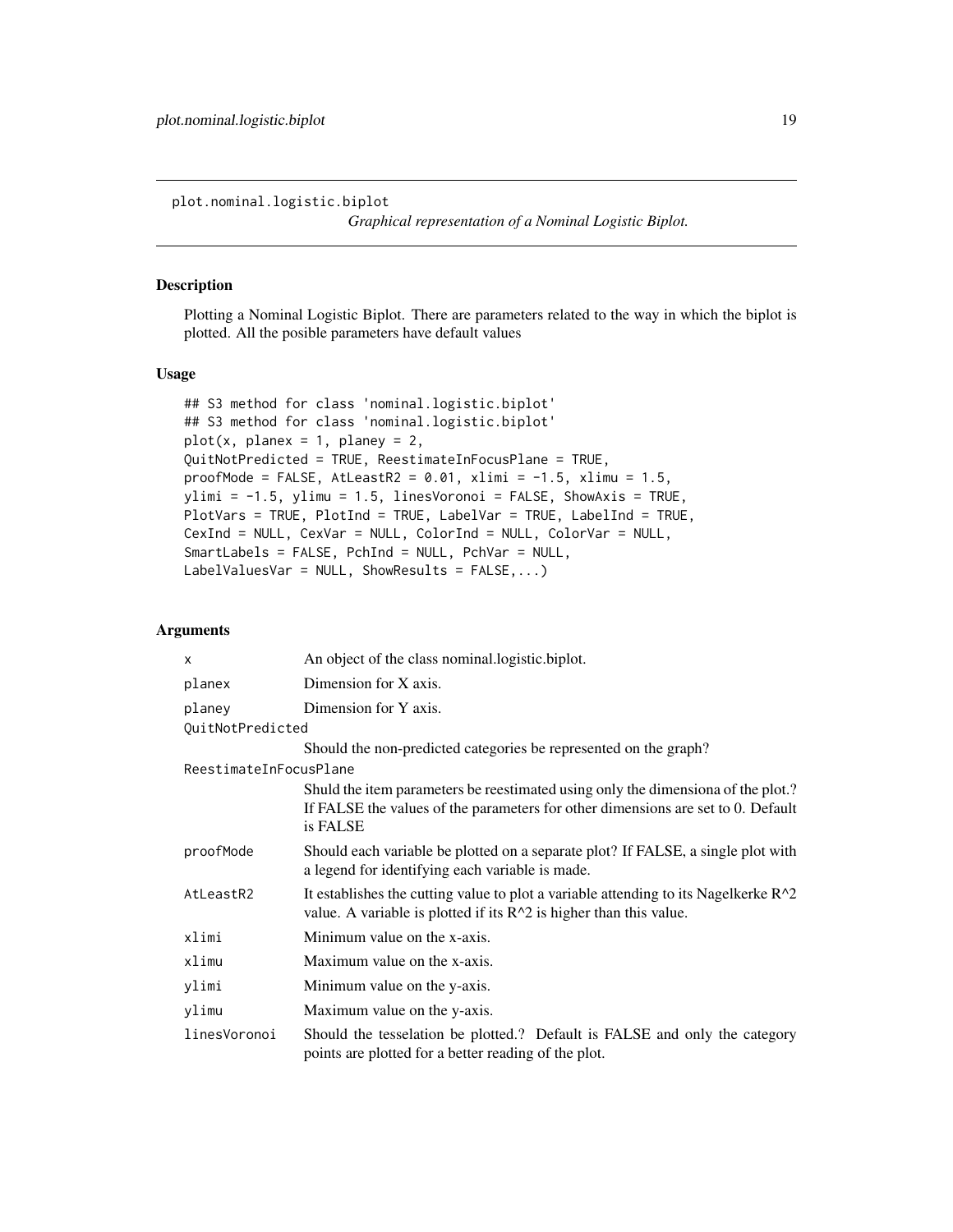<span id="page-19-0"></span>

| ShowAxis    | Should the axis be shown?                                                                         |
|-------------|---------------------------------------------------------------------------------------------------|
| PlotVars    | Should the variables (items) be pplotted?                                                         |
| PlotInd     | Should the individuals be plotted?                                                                |
| LabelVar    | Should the variable labels be shown?                                                              |
| LabelInd    | Should the individual labels be shown?                                                            |
| CexInd      | Size of the individual points. It can be an array with the cex information for each<br>row.       |
| CexVar      | Size of the category points. It can be an array with the cex information for each<br>variable.    |
| ColorInd    | Color of the individual points. It can be an array with the color information for<br>each row.    |
| ColorVar    | Color for the variables. It can be an array with the color information for each<br>variable.      |
| SmartLabels | Should the text labels be printed accordind to its position on the plot?.                         |
| PchInd      | Symbol for the individuals. It can be an array with the pch information for each<br>row.          |
| PchVar      | Symbol for the variables. It could be an array with the pch information for each<br>variable.     |
|             | LabelValuesVar List with the text labels for all the variables. If NULL, initial labels are used. |
| ShowResults | Should the results of the process of calculating the prediction regions be shown?                 |
| $\cdots$    | Additional parameters to plot.                                                                    |

#### Details

The function without parameters plots the nominal.logistic.biplot object with labels in the original data and default values for colors, symbols and sizes for points and lines. Other values of colors, symbols and sizes can be supplied. A single value applies to all the points but an array with different values can be used to improve the undestanding of the plot.-

### Author(s)

Julio Cesar Hernandez Sanchez, Jose Luis Vicente-Villardon Maintainer: Julio Cesar Hernandez Sanchez <juliocesar\_avila@usal.es>

#### See Also

### [NominalLogisticBiplot](#page-12-1)

```
data(HairColor)
nlbo = NominalLogisticBiplot(HairColor,sFormula=NULL,
numFactors=2,method="EM",penalization=0.2,show=FALSE)
plot(nlbo,QuitNotPredicted=TRUE,ReestimateInFocusPlane=TRUE,
planex = 1,planey = 2,proofMode=TRUE,LabelInd=TRUE,
```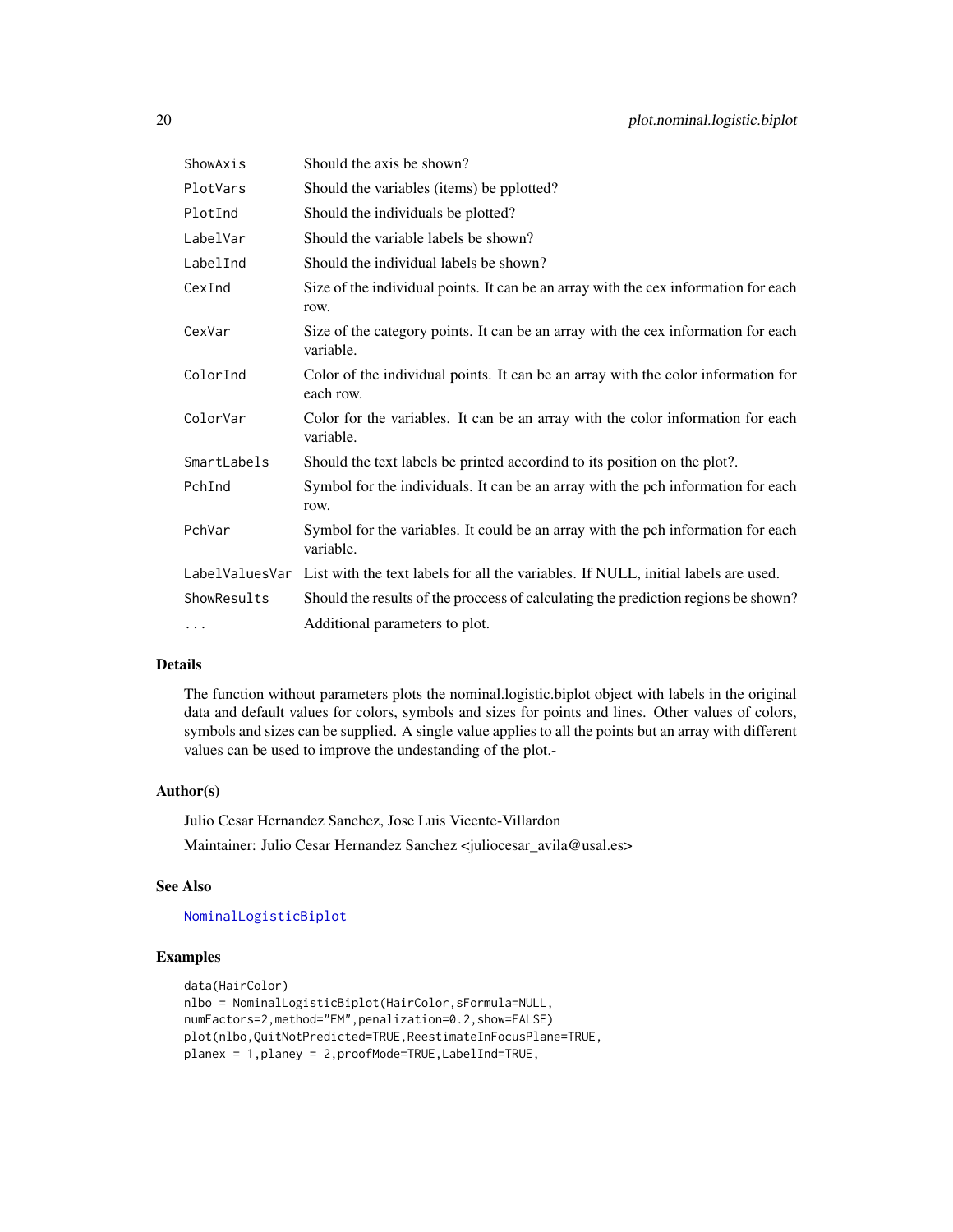```
AtLeastR2 = 0.01,xlimi=-1.5,xlimu=1.5,ylimi=-1.5,
ylimu=1.5,linesVoronoi = TRUE,SmartLabels = FALSE,
PlotInd=TRUE,CexInd = c(0.6,0.7,0.5,0.4,0.5,0.6,0.7)
,PchInd = c(1,2,3,4,5,6,7),ColorInd="black",PlotVars=TRUE,
LabelVar = TRUE, PchVar = c(1, 2, 3, 4, 5),
ColorVar = c("red","black","yellow","blue","green")
,ShowResults=TRUE)
```
plotNominalFittedVariable

*Function for plotting in the reduced space an unordered and fitted categorical variable.*

# Description

Graphical representation of a polytomous unordered variable previously fitted in the reduced space, according to the Nominal Logistic Biplot theory. It can be choosen some parameters related to the way in which the variable is plotted.

### Usage

```
plotNominalFittedVariable(nameVar, numcateg, beta, varstudyC, rowCoords,
levelsVar = NULL, numFactors = 2, planex = 1, planey = 2, xi = -3.5, xu = 3.5,
yi = -3.5, yu = 3.5, CexVar = 0.7, ColorVar = "blue", PchVar = 0.7,
addToPlot = FALSE, QuitNotPredicted = TRUE, ShowResults = TRUE,
linesVoronoi = TRUE, LabelVar = TRUE)
```
#### **Arguments**

| nameVar    | Name of the variable to be plotted.                                                                                                                          |
|------------|--------------------------------------------------------------------------------------------------------------------------------------------------------------|
| numcateg   | Number of categories of the variable.                                                                                                                        |
| beta       | Estimated coefficients matrix.                                                                                                                               |
| varstudyC  | Values of the categorical variable to be plotted. It should be a factor with infor-<br>mation about a nominal variable, <i>i.e.</i> , an unordered variable. |
| rowCoords  | Estimation coordinates for the individuals in the spanned space.                                                                                             |
| levelsVar  | Vector with the labels for each level of the variable.                                                                                                       |
| numFactors | Dimension of the reduced space.                                                                                                                              |
| planex     | Dimension for X axis.                                                                                                                                        |
| planey     | Dimension for Y axis.                                                                                                                                        |
| хi         | Minimum value on the x-axis.                                                                                                                                 |
| xu         | Maximum value on the x-axis.                                                                                                                                 |
| уi         | Minimum value on the y-axis.                                                                                                                                 |
| yu         | Maximum value on the y-axis.                                                                                                                                 |
| CexVar     | Size of the category points.                                                                                                                                 |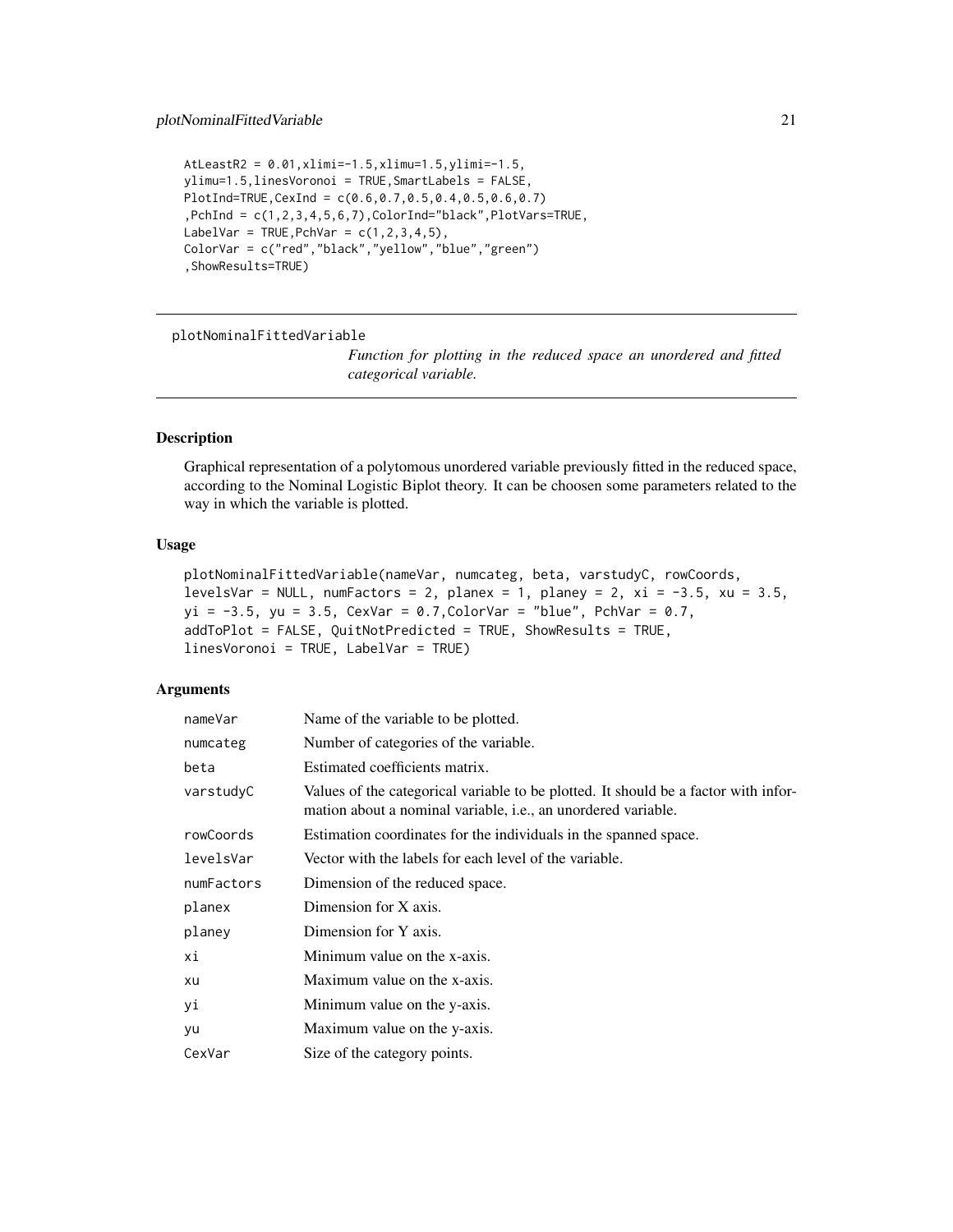<span id="page-21-0"></span>

| ColorVar         | Color for the variable.                                                                                                           |  |
|------------------|-----------------------------------------------------------------------------------------------------------------------------------|--|
| PchVar           | Symbol for the variable.                                                                                                          |  |
| addToPlot        | Should the graph be added to an existing representation?                                                                          |  |
| OuitNotPredicted |                                                                                                                                   |  |
|                  | Should the non-predicted categories be represented on the graph?                                                                  |  |
| ShowResults      | Should the results of the process of calculating the prediction regions be shown?                                                 |  |
| linesVoronoi     | Should the tesselation be plotted.? Default is FALSE and only the category<br>points are plotted for a better reading of the plot |  |
| LabelVar         | Should the variable labels be shown?                                                                                              |  |
|                  |                                                                                                                                   |  |

#### Author(s)

Julio Cesar Hernandez Sanchez, Jose Luis Vicente-Villardon Maintainer: Julio Cesar Hernandez Sanchez <juliocesar\_avila@usal.es>

### See Also

#### [polylogist](#page-23-1)

#### Examples

```
data(Env)
nlbo = NominalLogisticBiplot(Env,sFormula=NULL,
numFactors=2,method="EM",penalization=0.2,show=FALSE)
nameVar = nlbo$dataSet$ColumNames[1]
numcateg = 4beta = nlbo$VariableModels[,1]$beta
Nagelkerke = nlbo$VariableModels[,1]$Nagelkerke
varstudyC = as.matrix(as.numeric(Env[,1]))
rowCoords = nlbo$RowsCoords
levelsVar = c("M1","M2","M4","M5")
plotNominalFittedVariable(nameVar,numcateg,beta,varstudyC,rowCoords,levelsVar=NULL,
            numFactors=2,planex = 1,planey = 2, xi=-3.5, xu=3.5, yi=-3.5, yu=3.5,
            CexVar=0.7,ColorVar="blue",PchVar=0.7,addToPlot=FALSE,
            QuitNotPredicted=TRUE,ShowResults=TRUE,linesVoronoi=TRUE,LabelVar=TRUE)
```
plotNominalVariable *Function for plotting in the reduced space an unordered categorical variable.*

## Description

Graphical representation of a polytomous unordered variable in the reduced space, according to the Nominal Logistic Biplot theory. Inside the function, the estimations needed for the variable will be done. It can be choosen some parameters related to the way in which the variable is plotted.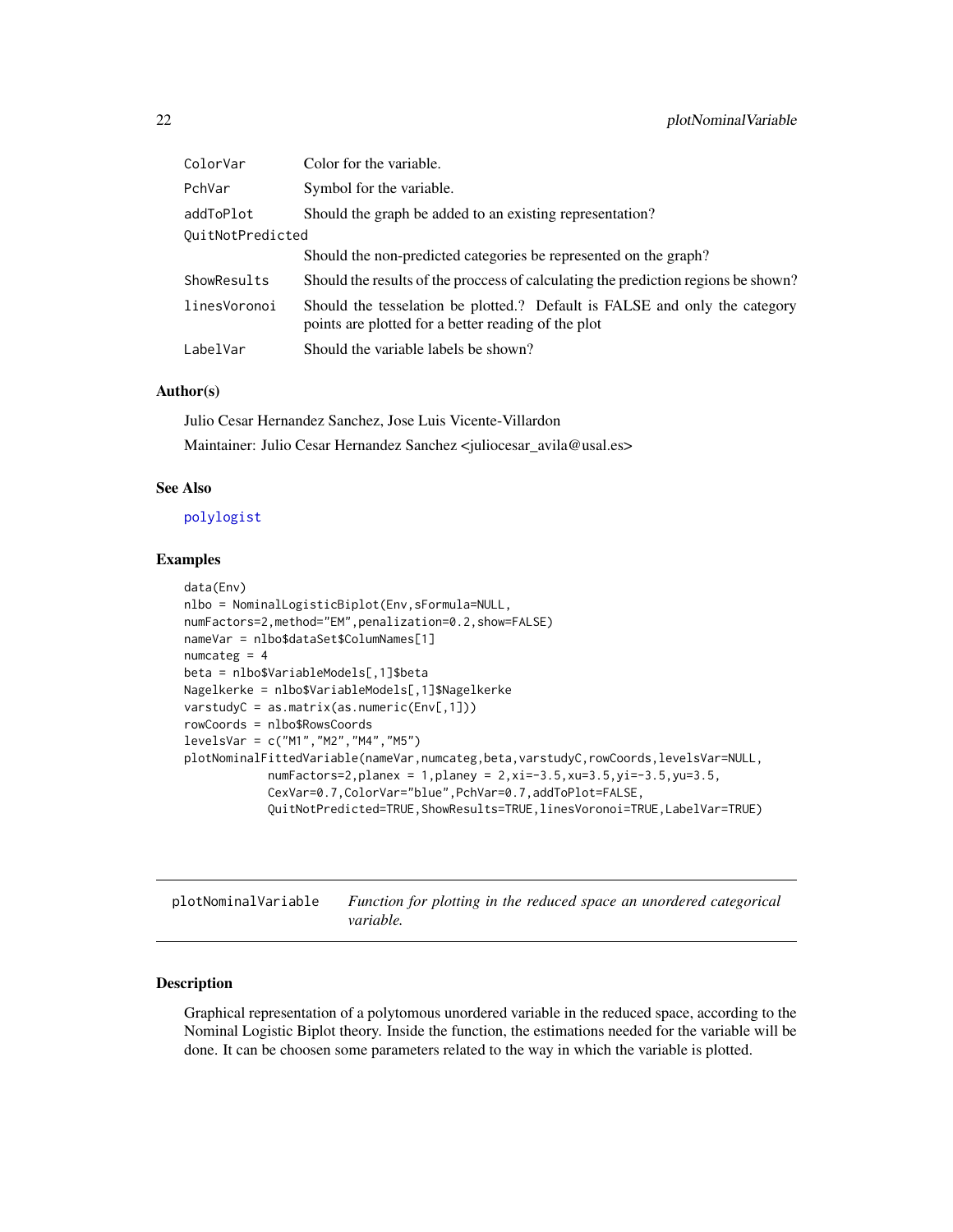# <span id="page-22-0"></span>Usage

```
plotNominalVariable(nameVar, nominalVar, estimRows, planex = 1, planey = 2,
xi = -3.5, xu = 3.5, yi = -3.5, yu = 3.5, CexVar = 0.7, ColorVar = "blue",PchVar = 0.7, addToPlot = FALSE, QuitNotPredicted = TRUE, ShowResults = FALSE,
linesVoronoi = TRUE, LabelVar = TRUE, tol = 1e-04, maxiter = 100,
penalization = 0.1, showIter = FALSE)
```
# Arguments

| nameVar          | Name of the variable to be plotted.                                                                                                                              |  |
|------------------|------------------------------------------------------------------------------------------------------------------------------------------------------------------|--|
| nominalVar       | Values of the categorical variable to be plotted. It should be a factor with infor-<br>mation about a nominal variable, i.e., a variable without ordered values. |  |
| estimRows        | Estimation coordinates for the individuals in the spanned space.                                                                                                 |  |
| planex           | Dimension for X axis.                                                                                                                                            |  |
| planey           | Dimension for Y axis.                                                                                                                                            |  |
| хi               | Minimum value on the x-axis.                                                                                                                                     |  |
| xu               | Maximum value on the x-axis.                                                                                                                                     |  |
| уi               | Minimum value on the y-axis.                                                                                                                                     |  |
| yu               | Maximum value on the y-axis.                                                                                                                                     |  |
| CexVar           | Size of the category points.                                                                                                                                     |  |
| ColorVar         | Color for the variable.                                                                                                                                          |  |
| PchVar           | Symbol for the variable.                                                                                                                                         |  |
| addToPlot        | Should the graph be added to an existing representation?                                                                                                         |  |
| OuitNotPredicted |                                                                                                                                                                  |  |
|                  | Should the non-predicted categories be represented on the graph?                                                                                                 |  |
| ShowResults      | Should the results of the process of calculating the prediction regions be shown?                                                                                |  |
| linesVoronoi     | Should the tesselation be plotted.? Default is FALSE and only the category<br>points are plotted for a better reading of the plot                                |  |
| LabelVar         | Should the variable labels be shown?                                                                                                                             |  |
| tol              | Value to stop the process of iterations.                                                                                                                         |  |
| maxiter          | Maximum number of iterations in the process of solving the regression coeffi-<br>cients.                                                                         |  |
| penalization     | Penalization used in the diagonal matrix to avoid singularities.                                                                                                 |  |
| showIter         | Boolean parameter to show the information about the iterations.                                                                                                  |  |
|                  |                                                                                                                                                                  |  |

### Author(s)

Julio Cesar Hernandez Sanchez, Jose Luis Vicente-Villardon Maintainer: Julio Cesar Hernandez Sanchez <juliocesar\_avila@usal.es>

### See Also

[polylogist](#page-23-1)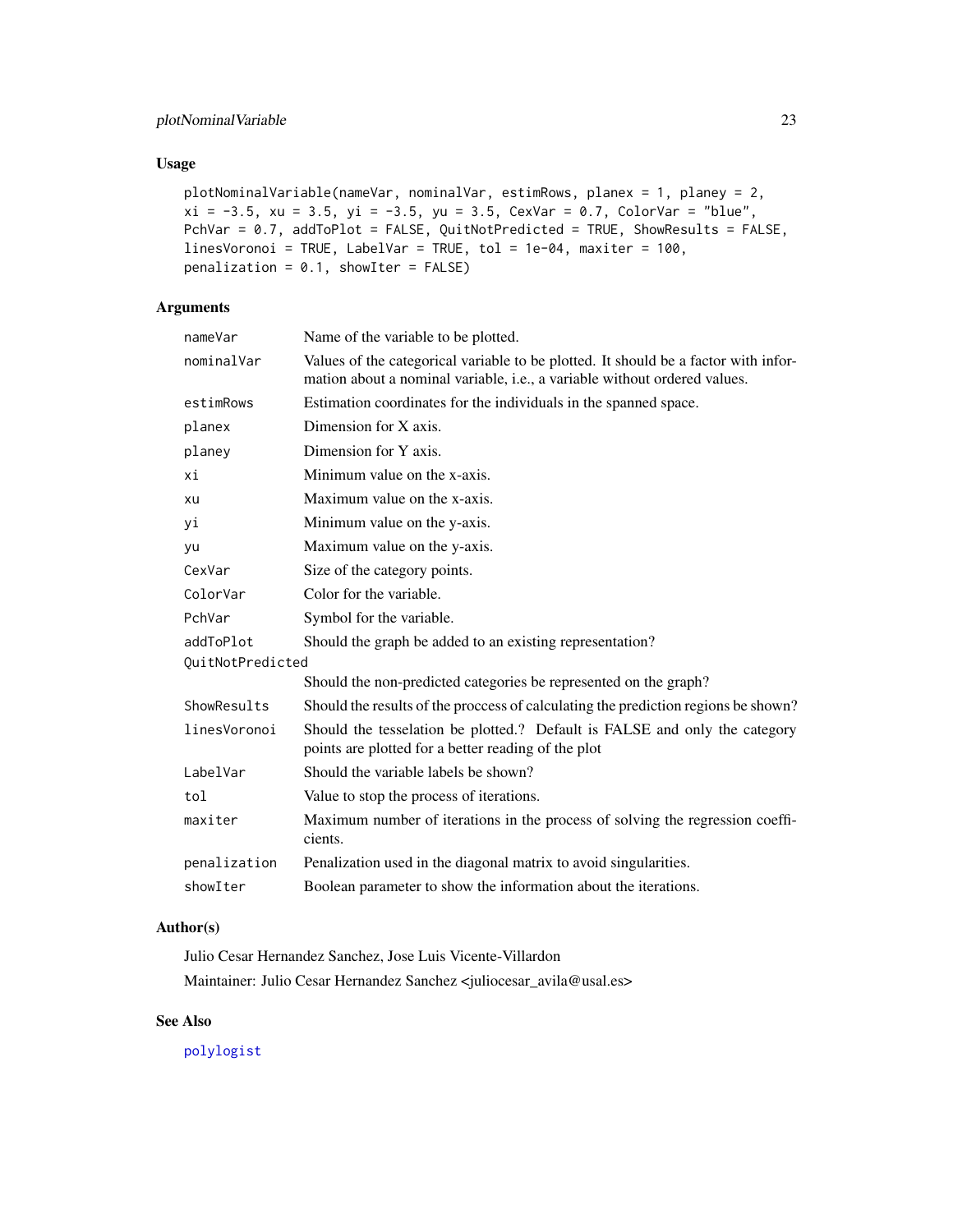### Examples

```
data(HairColor)
nlbo = NominalLogisticBiplot(HairColor,sFormula=NULL,
numFactors=2,method="EM",penalization=0.2,show=FALSE)
nameVar = nlbo$dataSet$ColumNames[2]
nominalVar = HairColor[,2]
estimRows = nlbo$RowsCoords
plotNominalVariable(nameVar,nominalVar,estimRows,planex = 1,planey = 2,
    xi=-1.5,xu=1.5,yi=-1.5,yu=1.5,CexVar=0.7,ColorVar="blue",PchVar=0.7,
    addToPlot=FALSE,QuitNotPredicted=TRUE,ShowResults=TRUE,
    linesVoronoi=TRUE,LabelVar=TRUE,tol = 1e-04, maxiter = 100,
    penalization = 0.3, showIter = FALSE)
```
<span id="page-23-1"></span>

polylogist *Multinomial logistic regression with ridge penalization*

#### Description

This function does a logistic regression between a dependent variable y and some independent variables x, and solves the separation problem in this type of regression using ridge regression and penalization.

#### Usage

```
polylogist(y, x, penalization = 0.2, cte = TRUE, tol = 1e-04, maxiter = 200, show = FALSE)
```
### Arguments

| У            | Dependent variable.                                              |
|--------------|------------------------------------------------------------------|
| x            | A matrix with the independent variables.                         |
| penalization | Penalization used in the diagonal matrix to avoid singularities. |
| cte          | Should the model have a constant?                                |
| tol          | Tolerance for the iterations.                                    |
| maxiter      | Maximum number of iterations.                                    |
| show         | Should the iteration history be printed?.                        |

### Details

The problem of the existence of the estimators in logistic regression can be seen in Albert (1984), a solution for the binary case, based on the Firth's method, Firth (1993) is proposed by Heinze(2002). The extension to nominal logistic model was made by Bull (2002). All the procedures were initially developed to remove the bias but work well to avoid the problem of separation. Here we have chosen a simpler solution based on ridge estimators for logistic regression Cessie(1992).

Rather than maximizing  $L_i(G|\mathbf{b}_{i0}, \mathbf{B}_i)$  we maximize

<span id="page-23-0"></span>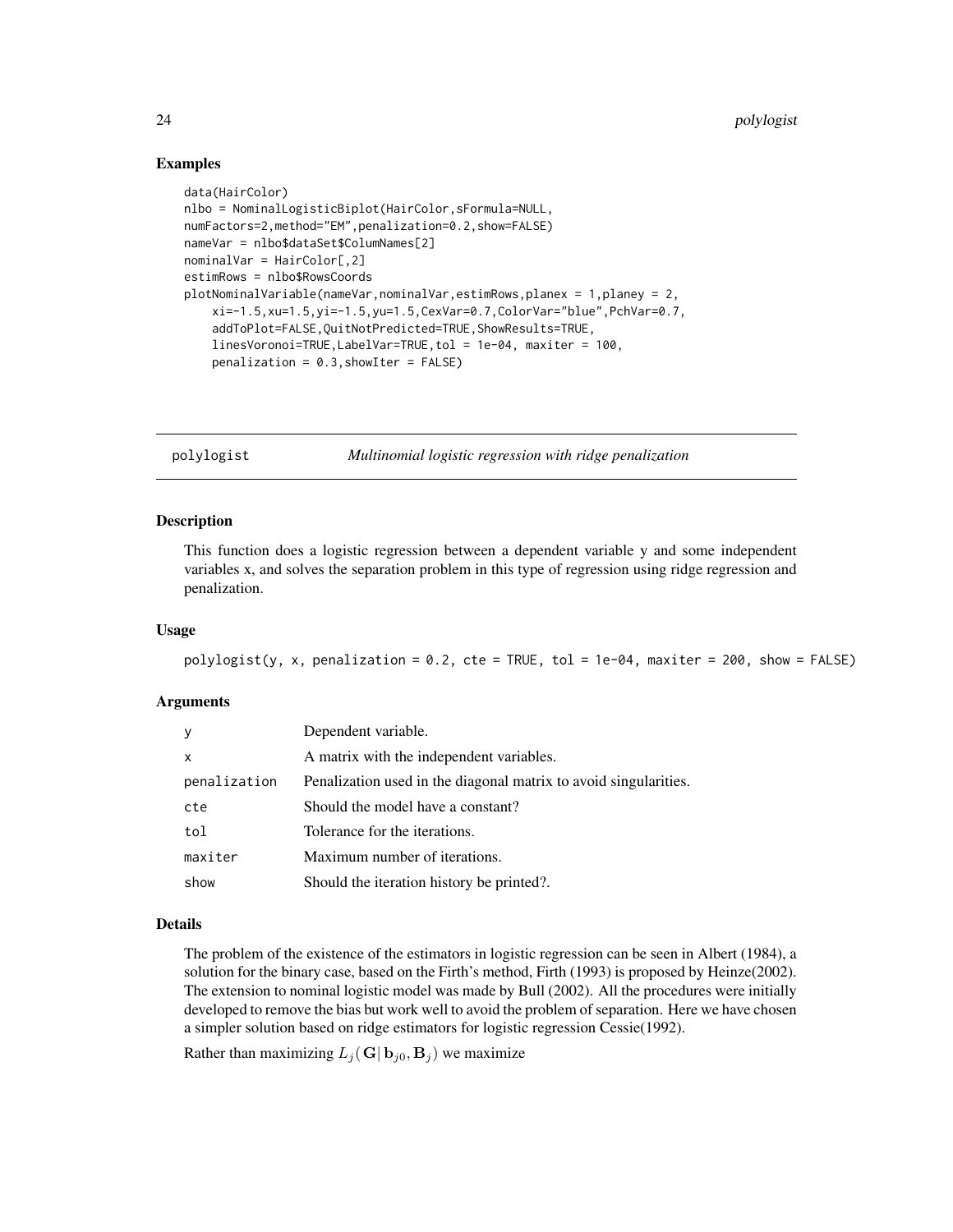$L_j(\mathbf{G}|\mathbf{b}_{j0}, \mathbf{B}_j) - \lambda (\|\mathbf{b}_{j0}\| + \|\mathbf{B}_j\|)$ 

Changing the values of  $\lambda$  we obtain slightly different solutions not affected by the separation problem.

### Value

An object of class "polylogist". This has components

| fitted     | Matrix with the fitted probabilities                           |
|------------|----------------------------------------------------------------|
| COV        | Covariance matrix among the estimates                          |
| Υ          | Indicator matrix for the dependent variable                    |
| beta       | Estimated coefficients for the multinomial logistic regression |
| stderr     | Standard error of the estimates                                |
| logLik     | Logarithm of the likelihood                                    |
| Deviance   | Deviance of the model                                          |
| AIC        | Akaike information criterion indicator                         |
| <b>BIC</b> | Bayesian information criterion indicator                       |
|            |                                                                |

### Author(s)

Julio Cesar Hernandez Sanchez, Jose Luis Vicente-Villardon

Maintainer: Julio Cesar Hernandez Sanchez <juliocesar\_avila@usal.es>

### References

Albert,A. & Anderson,J.A. (1984),*On the existence of maximum likelihood estimates in logistic regression models*, Biometrika 71(1), 1–10.

Bull, S.B., Mak, C. & Greenwood, C.M. (2002), *A modified score function for multinomial logistic regression*, Computational Statistics and dada Analysis 39, 57–74.

Firth, D.(1993), *Bias reduction of maximum likelihood estimates*, Biometrika 80(1), 27–38

Heinze, G. & Schemper, M. (2002), *A solution to the problem of separation in logistic regression*, Statistics in Medicine 21, 2109–2419

Le Cessie, S. & Van Houwelingen, J. (1992), *Ridge estimators in logistic regression*, Applied Statistics 41(1), 191–201.

```
data(HairColor)
data = data.matrix(HairColor)
G = NominalMatrix2Binary(data)
mca=afc(G,dim=2)
depVar = data[, 1]nomreg = polylogist(depVar,mca$RowCoordinates[,1:2],penalization=0.1)
nomreg
```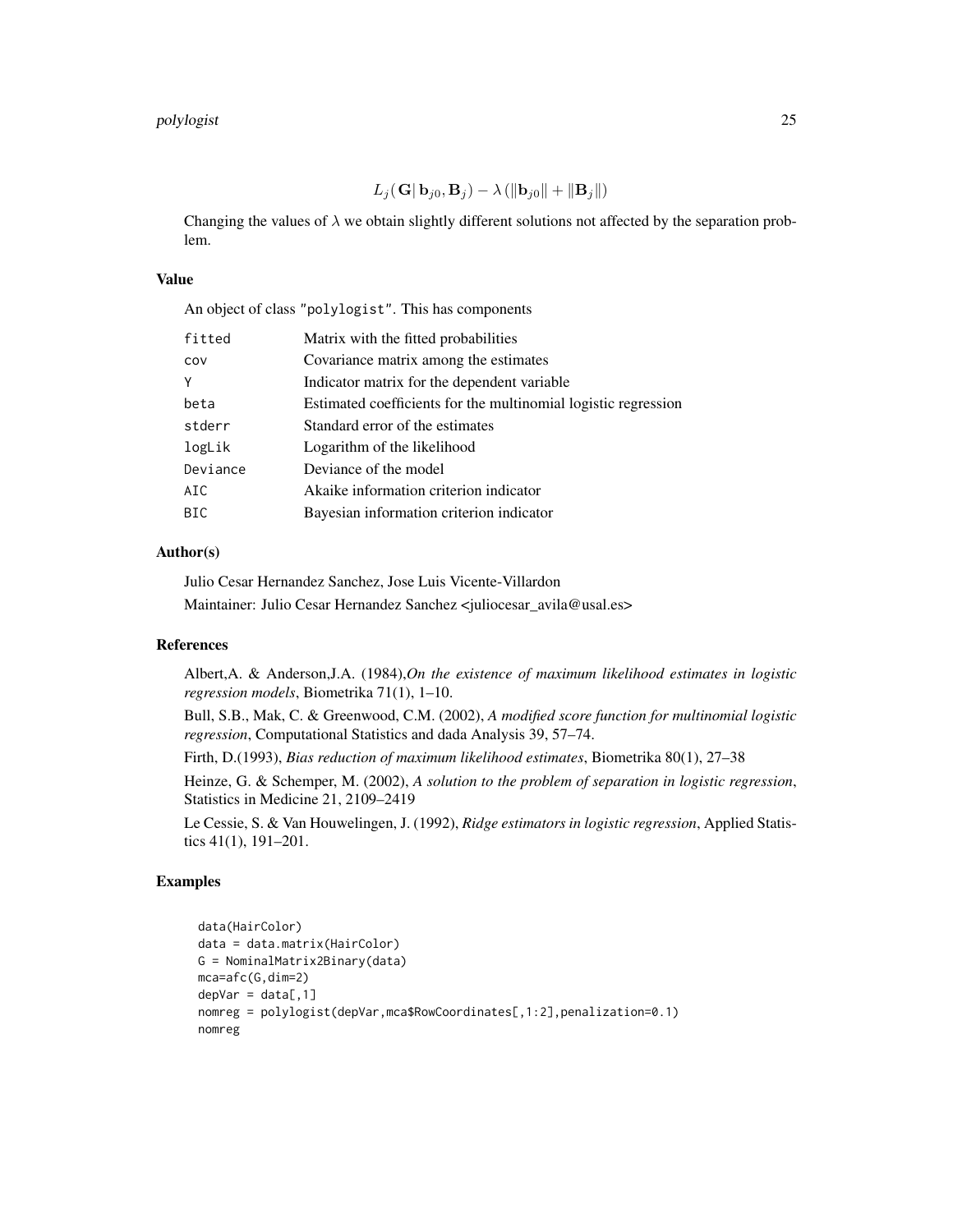<span id="page-25-0"></span>RidgeMultinomialRegression

*Ridge Multinomial Logistic Regression*

### Description

Function that calculates an object with the fitted multinomial logistic regression for a nominal variable. It compares with the null model, so that we will be able to compare which model fits better the variable.

# Usage

```
RidgeMultinomialRegression(y, x, penalization = 0.2,cte = TRUE, tol = 1e-04, maxiter = 200, showIter = FALSE)
```
### Arguments

| y            | Dependent variable.                                              |
|--------------|------------------------------------------------------------------|
| $\mathsf{x}$ | A matrix with the independent variables.                         |
| penalization | Penalization used in the diagonal matrix to avoid singularities. |
| cte          | Should the model have a constant?                                |
| tol          | Value to stop the process of iterations.                         |
| maxiter      | Maximum number of iterations.                                    |
| showIter     | Should the iteration history be printed?.                        |

### Value

An object that has the following components:

| fitted       | Matrix with the fitted probabilities                           |
|--------------|----------------------------------------------------------------|
| COV          | Covariance matrix among the estimates                          |
| Υ            | Indicator matrix for the dependent variable                    |
| beta         | Estimated coefficients for the multinomial logistic regression |
| stderr       | Standard error of the estimates                                |
| logLik       | Logarithm of the likelihood                                    |
| Deviance     | Deviance of the model                                          |
| AIC          | Akaike information criterion indicator                         |
| BIC.         | Bayesian information criterion indicator                       |
| NullDeviance | Deviance of the null model                                     |
| Difference   | Difference between the two deviance values                     |
| df           | Degrees of freedom                                             |
| р            | p-value asociated to the chi-squared estimate                  |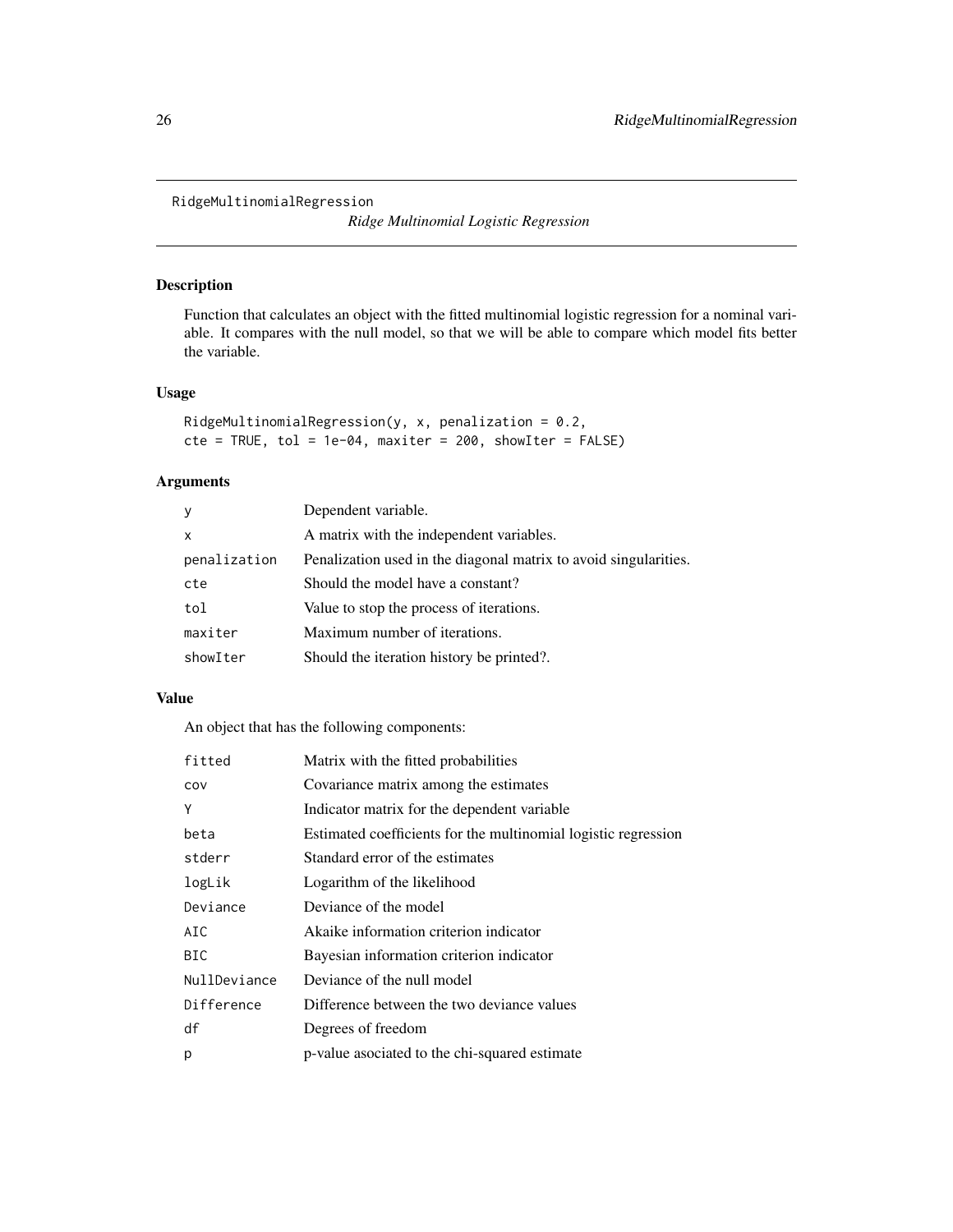### <span id="page-26-0"></span>RidgeMultinomialRegression 27

| CoxSnell       | Cox and Snell pseudo R squared        |
|----------------|---------------------------------------|
| Nagelkerke     | Nagelkerke pseudo R squared           |
| MacFaden       | MacFaden pseudo R squared             |
| PercentCorrect |                                       |
|                | Percentage of correct classifications |

#### Author(s)

Julio Cesar Hernandez Sanchez, Jose Luis Vicente-Villardon

Maintainer: Julio Cesar Hernandez Sanchez <juliocesar\_avila@usal.es>

### References

Albert,A. & Anderson,J.A. (1984),*On the existence of maximum likelihood estimates in logistic regression models*, Biometrika 71(1), 1–10.

Bull, S.B., Mak, C. & Greenwood, C.M. (2002), *A modified score function for multinomial logistic regression*, Computational Statistics and dada Analysis 39, 57–74.

Firth, D.(1993), *Bias reduction of maximum likelihood estimates*, Biometrika 80(1), 27–38

Heinze, G. & Schemper, M. (2002), *A solution to the problem of separation in logistic regression*, Statistics in Medicine 21, 2109–2419

Le Cessie, S. & Van Houwelingen, J. (1992), *Ridge estimators in logistic regression*, Applied Statistics 41(1), 191–201.

# See Also

[polylogist](#page-23-1)

```
data(HairColor)
data = data.matrix(HairColor)
G = NominalMatrix2Binary(data)
mca=afc(G,dim=2)
depVar = data[, 1]rmr = RidgeMultinomialRegression(depVar,mca$RowCoordinates[,1:2],penalization=0.1)
rmr
```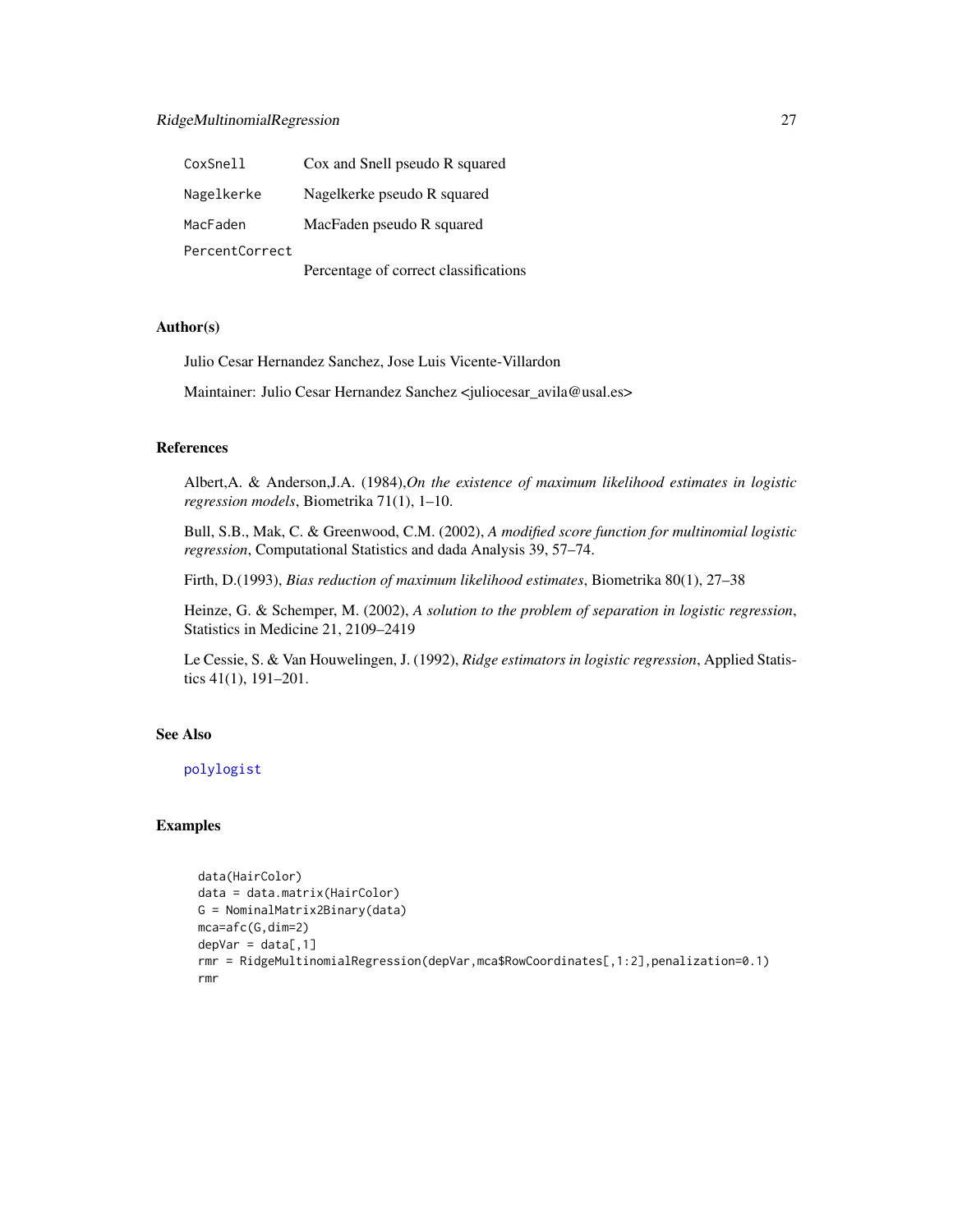<span id="page-27-1"></span><span id="page-27-0"></span>summary.nominal.logistic.biplot

*Summary Method Function for Objects of Class 'nominal.logistic.biplot'*

### Description

This function shows a summary of the principal results for the estimation for individuals and variables, like some Pseudo R-squared indices, the correct classification percentage of each regression, the logLikelihood and "Estimate coefficients", "Std. Error", "z value" or "Pr(>|z|)" values.

#### Usage

## S3 method for class 'nominal.logistic.biplot' ## S3 method for class 'nominal.logistic.biplot' summary(object,completeEstim,coorInd,...)

### Arguments

| object        | This parameter keeps the nominal logistic biplot object.                                                        |
|---------------|-----------------------------------------------------------------------------------------------------------------|
| completeEstim | Boolean parameter to choose if the estimated coefficients will be printed on<br>screen. Default value is FALSE. |
| coorInd       | Boolean parameter to choose if the individual coordinates will be printed on<br>screen. Default value is FALSE. |
| $\cdots$      | Additional parameters to summary.                                                                               |

# Details

This function is a method for the generic function summary() for class "nominal.logistic.biplot". It can be invoked by calling summary $(x)$  for an object x of the appropriate class.

#### Author(s)

Julio Cesar Hernandez Sanchez, Jose Luis Vicente-Villardon

Maintainer: Julio Cesar Hernandez Sanchez <juliocesar\_avila@usal.es>

#### See Also

#### [NominalLogisticBiplot](#page-12-1)

```
data(HairColor)
nlbo = NominalLogisticBiplot(HairColor,sFormula=NULL,
numFactors=2,method="EM",penalization=0.2,show=FALSE)
summary(nlbo)
```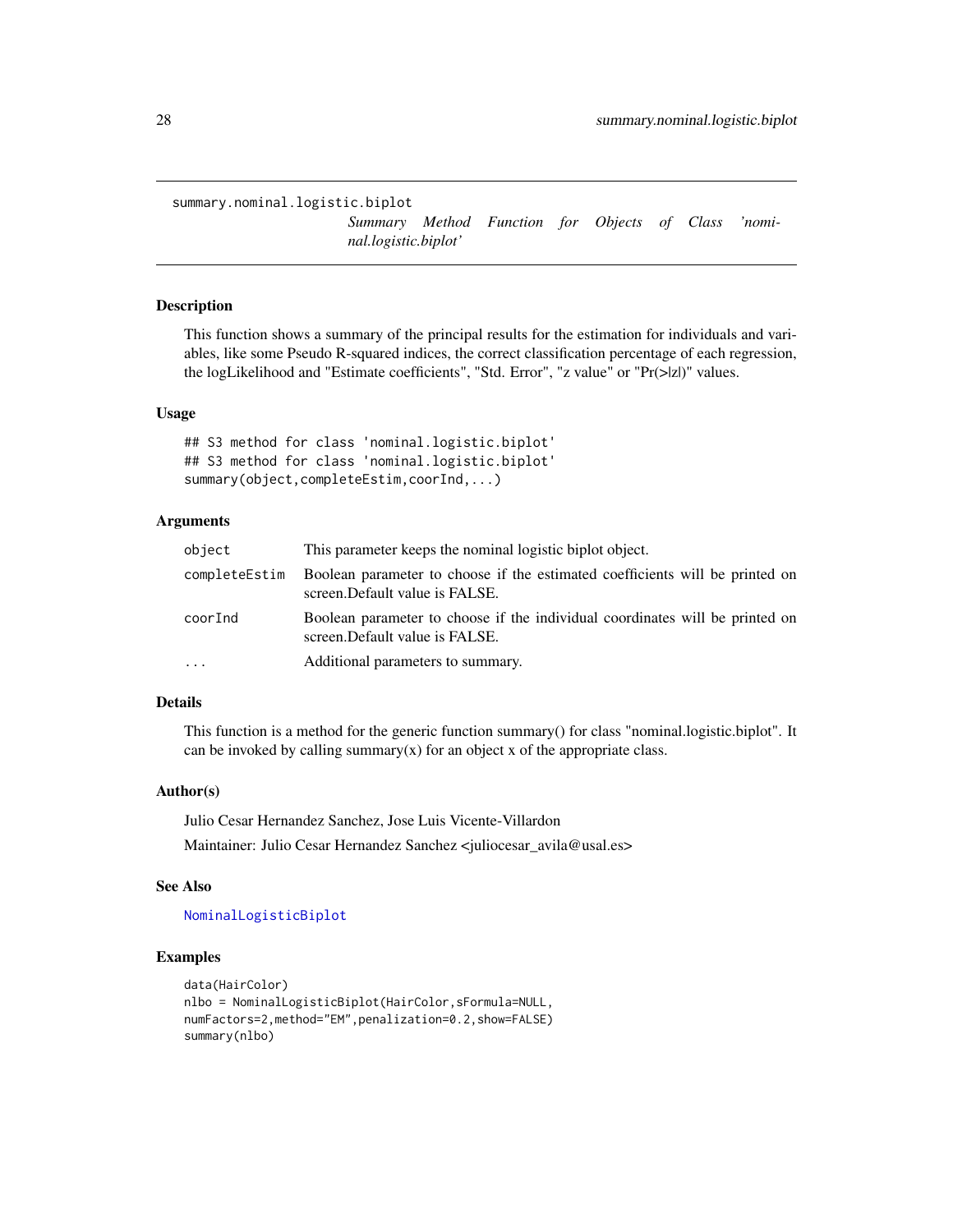# <span id="page-28-0"></span>**Index**

∗Topic EM NominalLogBiplotEM, [11](#page-10-0) ∗Topic PCoA PCoA, [17](#page-16-0) ∗Topic algorithm NominalLogBiplotEM, [11](#page-10-0) ∗Topic analysis afc, [3](#page-2-0) ∗Topic binary Nominal2Binary, [10](#page-9-0) NominalMatrix2Binary, [16](#page-15-0) ∗Topic biplot NominalLogisticBiplot, [13](#page-12-0) ∗Topic correspondence afc, [3](#page-2-0) ∗Topic datasets Env, [5](#page-4-0) HairColor, [7](#page-6-0) PhD\_nomCyL, [18](#page-17-0) ∗Topic distances NominalDistances, [10](#page-9-0) ∗Topic fitting plotNominalFittedVariable, [21](#page-20-0) ∗Topic gauss hermquad, [8](#page-7-0) multiquad, [9](#page-8-0) ∗Topic hermite hermquad, [8](#page-7-0) ∗Topic invert Generators, [6](#page-5-0) ∗Topic logistic NominalLogisticBiplot, [13](#page-12-0) polylogist, [24](#page-23-0) RidgeMultinomialRegression, [26](#page-25-0) ∗Topic models NominalLogisticBiplot, [13](#page-12-0) polylogist, [24](#page-23-0) RidgeMultinomialRegression, [26](#page-25-0) ∗Topic nominal

Nominal2Binary, [10](#page-9-0) NominalDistances, [10](#page-9-0) NominalMatrix2Binary, [16](#page-15-0) plotNominalFittedVariable, [21](#page-20-0) plotNominalVariable, [22](#page-21-0) ∗Topic package NominalLogisticBiplot-package, [2](#page-1-0) ∗Topic plot plot.nominal.logistic.biplot, [19](#page-18-0) plotNominalFittedVariable, [21](#page-20-0) plotNominalVariable, [22](#page-21-0) ∗Topic quadrature hermquad, [8](#page-7-0)  $multiquad, 9$  $multiquad, 9$ ∗Topic ridge polylogist, [24](#page-23-0) ∗Topic summary summary.nominal.logistic.biplot, [28](#page-27-0) ∗Topic tesselations Generators, [6](#page-5-0) ∗Topic voronoi Generators, [6](#page-5-0) afc, [3,](#page-2-0) *[15](#page-14-0)* Env,  $5$ Generators, [6](#page-5-0) HairColor, [7](#page-6-0) hermquad, [8,](#page-7-0) *[9](#page-8-0)* multiquad, *[3](#page-2-0)*, [9,](#page-8-0) *[12](#page-11-0)* Nominal2Binary, [10,](#page-9-0) *[16](#page-15-0)* NominalDistances, [10,](#page-9-0) *[17](#page-16-0)* NominalLogBiplotEM, *[3](#page-2-0)*, [11,](#page-10-0) *[15](#page-14-0)* NominalLogisticBiplot, *[3](#page-2-0)*, [13,](#page-12-0) *[20](#page-19-0)*, *[28](#page-27-0)* NominalLogisticBiplot-package, [2](#page-1-0) NominalMatrix2Binary, *[4](#page-3-0)*, [16](#page-15-0)